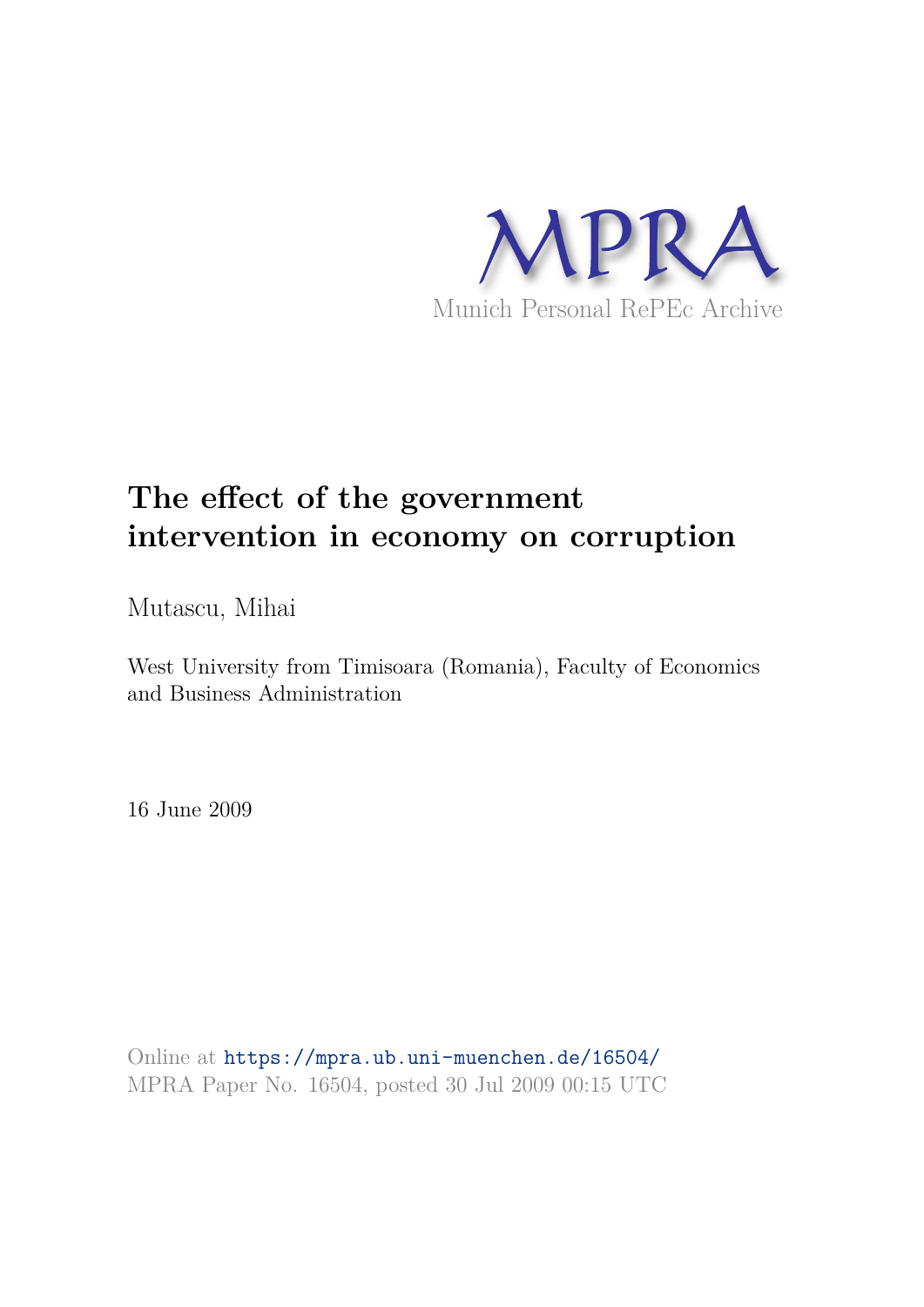### **THE EFFECT OF THE GOVERNMENT INTERVENTION IN ECONOMY ON CORRUPTION**

**Mutascu Mihai Ioan**, Associate Professor, PhD.

West University of Timisoara, Economic and Business Administration Faculty Pestalozzi Johan Heinrich 16, Timisoara, 300115, Jud. Timis, Romania Tel: +040-256-592-556, Fax: +040-256-592-500 E-Mail: mihai.mutascu@gmail.com, mihai.mutascu@feaa.uvt.ro

#### **Abstract**

The corruption is a complex and generalized phenomenon all over the world, with cultural, social, psychological, political and economical dimensions. The defining and the studying of the phenomenon are going through the most different thinking filters known in the specialized literature: social-cultural, political, administrative and economic. The article's aim is to quantify and analyze the relationship between corruption and political, administrative and economic determinants factors, through a regressive "pool data" model. The sample includes 135 countries of the world, from all continents, with different degrees of economic development and politicaladministrative structures, for the period 1996-2008. What is interesting is that, the study shows the distortion into the government intervention function in the economy, seen as a significant proliferation factor for the corruption phenomenon. This connection has different intensity, as the state is developed, developing or in transition. Moreover, there is a number of unobserved factors, which emphasizes or temperate in temporal approach the relationship between corruption - political, administrative and economic determinants factors.

**JEL Classification**: D73, H10, I30, K20

**Keywords**: corruption, factors, interventionism, limits, analysis

**Acknowledgements:** the author wants to thank to the two referees of the Eurasian Journal of Business and Economics (EJBE) for their precious and constructive observations. Special thanks to my colleague Bogdan Dima and to the "anonym" person of The William Davidson Institute, University of Michigan.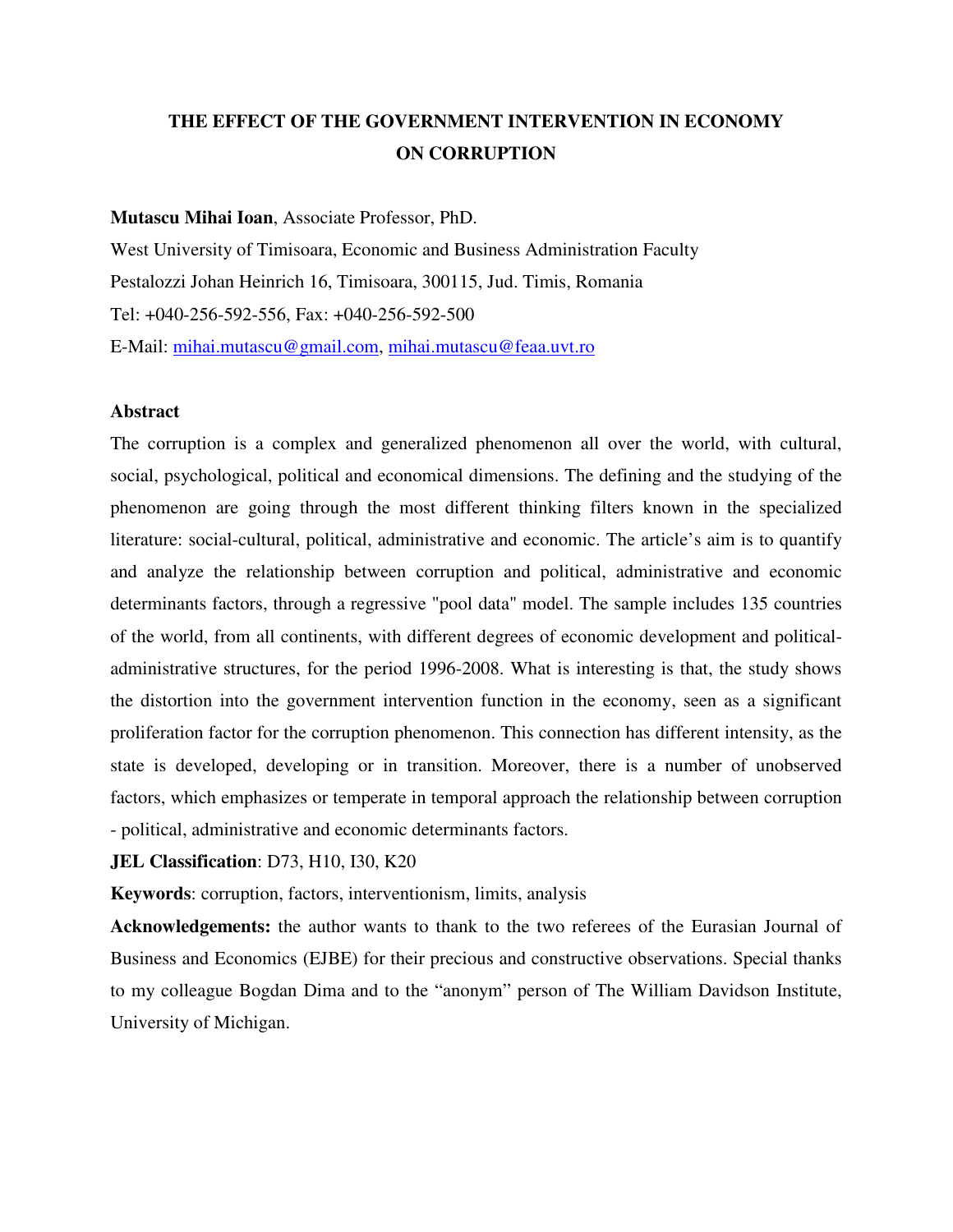#### **1. Introduction**

The corruption is a complex and generalized phenomenon all over the world, with economical, cultural, social, psychological, political, administrative and religious dimensions. By consequence, defining and the studying of the phenomenon are going through the most different thinking filters known in the specialized literature: economic, social-cultural, political, administrative and religious. In the economic approach, the government controls the distribution of revenues and the taxation of onerous costs. The private individuals and firms, in such context, tend to receive the advantages from public authority. If the "payment for advantages" is illegal, then we can talk about corruption. In an institutional view, for Rose-Ackerman (1999), the corruption is a symptom for the situations in which the management of the state is inefficient. All these factors are acting differently, as countries are developed, developing or in transition. According to Cyper & Dietz (2008), performed over time, it was observed that the developed economies, with strong industrial sectors and competitive market, have a low level of corruption. On the opposite side, corruption proliferates in the developing countries and those in transition, with poorly developed economic sectors and weak competitive markets. Moreover, the factors intensity can be "accentuated or temperate" temporally under the parallel influence of unobserved factors, such as: culture, psychosocial individual profile, technological changes, change of government fiscal policies, natural cataclysms, wars or other internal conflicts.

#### **2. Theoretical fundaments**

In the economical view, Shleifer and Vishny (1993) see the corruption as a problem related to the monopolistic market structure, not a competitive one, and recommend that policies should focus more closely on the phenomenon of corruption and not on the public sector itself. In a particular way, Al-Marhubi (2000) finds a significant relationship between inflation and corruption, which suggests that a high rate of inflation came with a high corruption. For Wang & Rosenau (2001), the corruption is the secret collaboration between public officials and private actors for private financial gains in contravention of the public's interest

Drehel and Schneider (2006) connect the shadow economy with corruption, as an inverse or direct relationship, depending on the degree of the state development. Based on a model of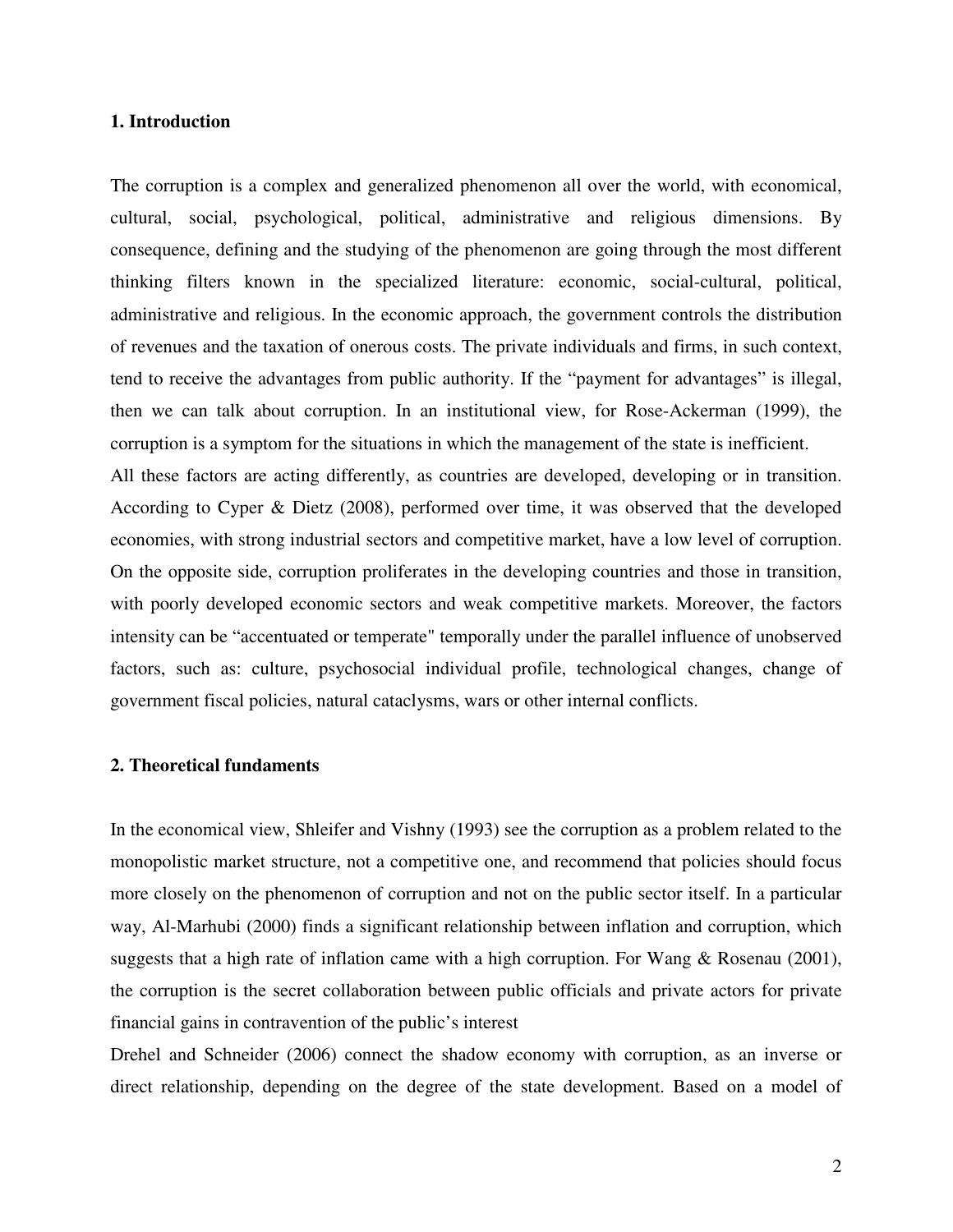general trade policy and fiscal economic equilibrium, Carraro et al. (2006) shows that corruption affects economic growth with different intensities from one period to another (many studies refute this results). Moreover, connecting with economic growth, a couple of authors identify and analyze the inverse relationship between corruption and the level of social welfare. From this group we regard Svensson (2005).

In the social-cultural sense, Nye (1967) considers the corruption as a deviation from the formal duties of a public role, in individual compartmental approach: personal, close family and private clique. The definition summarizes a group of elements, such as bribery, theft, nepotism and misappropriation. Hungtington (1969) identifies different degrees of corruption, from one culture to another, with higher intensity in the modernization periods, the corruption being a social pathology, according to Carvajal (1999).

Husted (1999) describes a cultural profile of a corrupt country as one in which there is high uncertainty avoidance, high masculinity, and high power distance (without individualism, which is highly correlated with GNP per capita). Getz  $&$  Volkema (2001) revealed that uncertainty avoidance moderated the relationship between economic adversity and corruption, whereas power distance and uncertainty avoidance were positively associated with corruption.

Nichols et al. (2004), based on a study that includes two states on different continents, argues that the corruption perception seeks the recent history of a population, determined by the foreign domination, the democratic change and the transition periods. Barr and Serra (2006) see the corruption as a phenomenon set of preferences and rules, following the slogan "not engaging in bribery because it is harmful to society". They conclude, concise, that the corruption is, in parte, a cultural phenomenon.

In the political-administrative approach, Hungtington (1969) reveals that the phenomenon of corruption is an effective absence of the political institutions and Rose-Ackerman (1978) shows that the decentralization of government decision-making power increases the risk of corruption, because the review and detection limits are confirmed. Tanzi (1998) accepts the definition of the World Bank, in which the corruption is the simplest kind of public power abuse for private benefits, gifts, mainly related to the state monopoly and the way the government perceives the power. Simply, in a similar way, Rajib and Subarna (2000) develop a general definition of the corruption, as an abuse of public power for private benefit. Referring to the quality of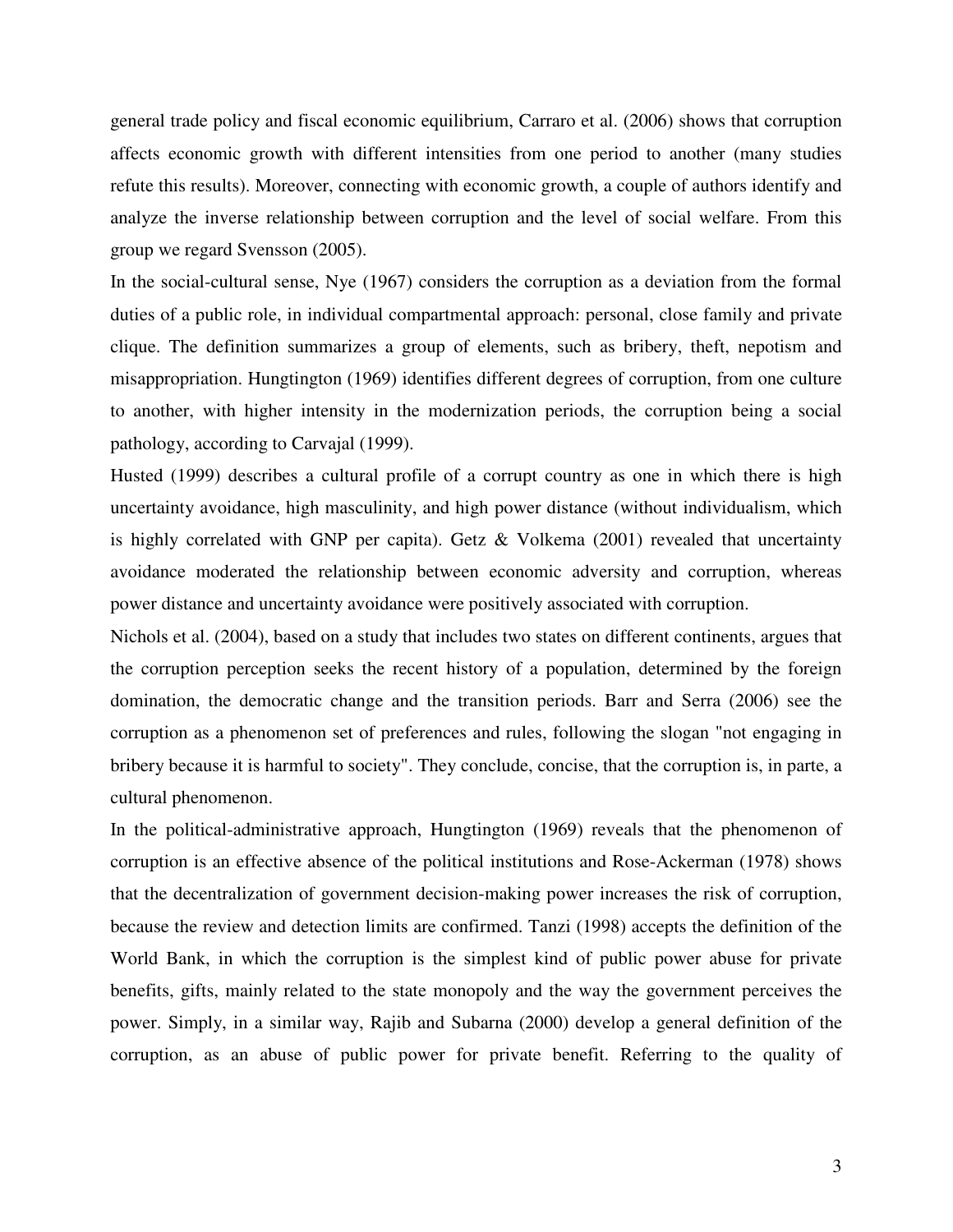bureaucratic apparatus, Drehel and Schneider (2006) show that the better quality of the public institutions reduces corruption.

In the religious perspective, a previous research has found that religion influences the tendency of the corruption phenomena. According to Deveterre (2002), the high attention to virtue ethics is the most effective way to combat corruption. Moreover, religions, such as Christianity, may limit the effects of this global problem. Particularly, Paldham (2001) founds that the percentage of Protestants was negatively related to corruption, after controlling for known economic predictors (real gross domestic product per capita). Several years after, Jude (2004) considers that the percentage of Protestants within a nation will be negatively related to the level of corruption within a national economy.

This scientific approach is intended to analyze the relationship between corruption and its determinant factors of political-administrative and economic nature. According to the mentioned premise, all the theoretical presented elements allow us to formulate a series of theoretical working assumptions, which consider two of the approaching coordinates of corruption: one politico-administrative coordinate and another economical one.

The hypotheses are:

H1: The level of corruption is growing as the civil liberties are less respected; the government structures and the government intervention in the economy are more extended.

H2: The level of corruption is growing as the social welfare is decreasing.

In summary, the meanings of the hypothesis' work relations are:

| The trend of     |                                       | The trend of        |
|------------------|---------------------------------------|---------------------|
|                  | The determinant factors of corruption | determinant factors |
| corruption level |                                       | of corruption       |
| $+$              | 1. Civil liberty                      |                     |
| $\div$           | 2. Public administration structures   | $\div$              |
| $+$              | 3. Government intervention in economy |                     |
| $\div$           | 4. Social welfare                     |                     |
|                  | 1. Civil liberty                      | $\div$              |
|                  | 2. Public administration structures   |                     |

Table 1: The sense ("the sings") of the hypothesis' work relations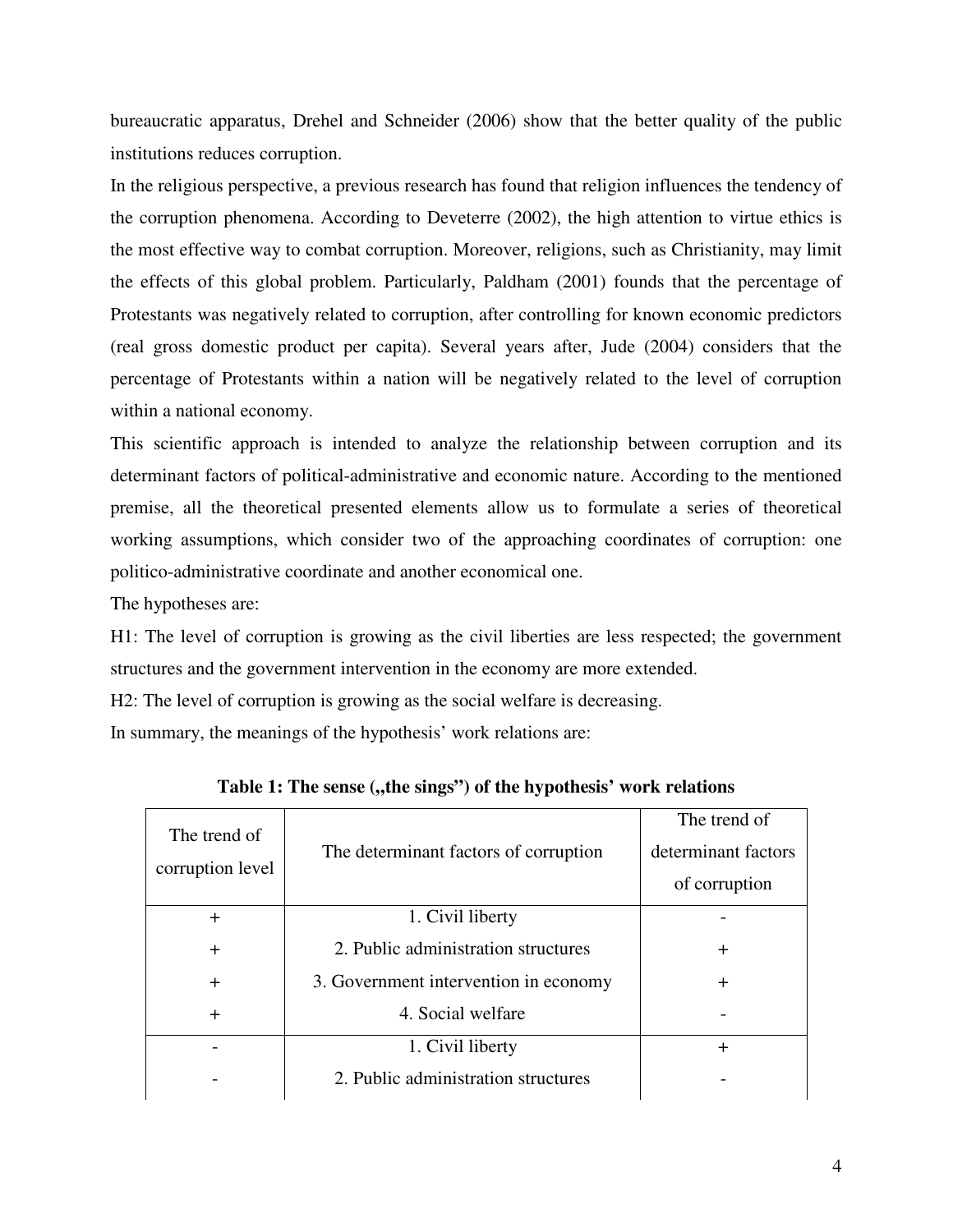| 3. Government intervention in economy |  |
|---------------------------------------|--|
| 4. Social welfare                     |  |

The fundamental assumption is that corruption is a complex phenomenon determined by a couple of factors, such as: civil liberties, the administrative government structure, the intensity of state intervention in economy and the level of social welfare. The linkages are in the same sense for the case of administrative government structure and the intensity of government intervention and contrary for the case of civil liberties and social welfare. Moreover, these factors are acting differently over the time from one type of economy to another and there are a number of unobserved disturbances.

#### **3. Methods and results**

To quantify and analyze the relationship between corruption (dependent variable) and politicoadministrative and economic determinants factors (independent variables), were considered the period 1996-2008 and a sample of 135 countries of the world, from all continents, with different degrees of economic development and political-administrative structures. According to Cyper & Dietz (2008), for a complex approach, the data set was divided into three cross-sectional panels, as economies are developed - 34 countries, developing - 87 countries and in transition - 14 countries (UNCTAD classification 2009 - Annex). The corruption is quantified by the "Freedom from corruption" index - FC (the component of the Index of Economic Freedom), developed by The Heritage Foundation, on a scale from 0 to 100, where 0 indicates a very high level of corruption and 100 an extremely small one.

The "Civil Liberties" (L) factor is founded by Freedom House - Civil Liberties, the "government structure" (GS) factor is quantified by The Heritage Foundation - Government Size (the component of the Index of Economic Freedom) and "social welfare" (HDI) factor is constructed by the United Nations Development Program - The Human Development Index.

1. The "Civil Liberties" index includes the freedom of expression, assembly, association, education and religion and has a range of intensity between 1 and 7; the value of 1 is assigned to the states in which the degree of freedom is very high and 7 to the ones which have a very small one.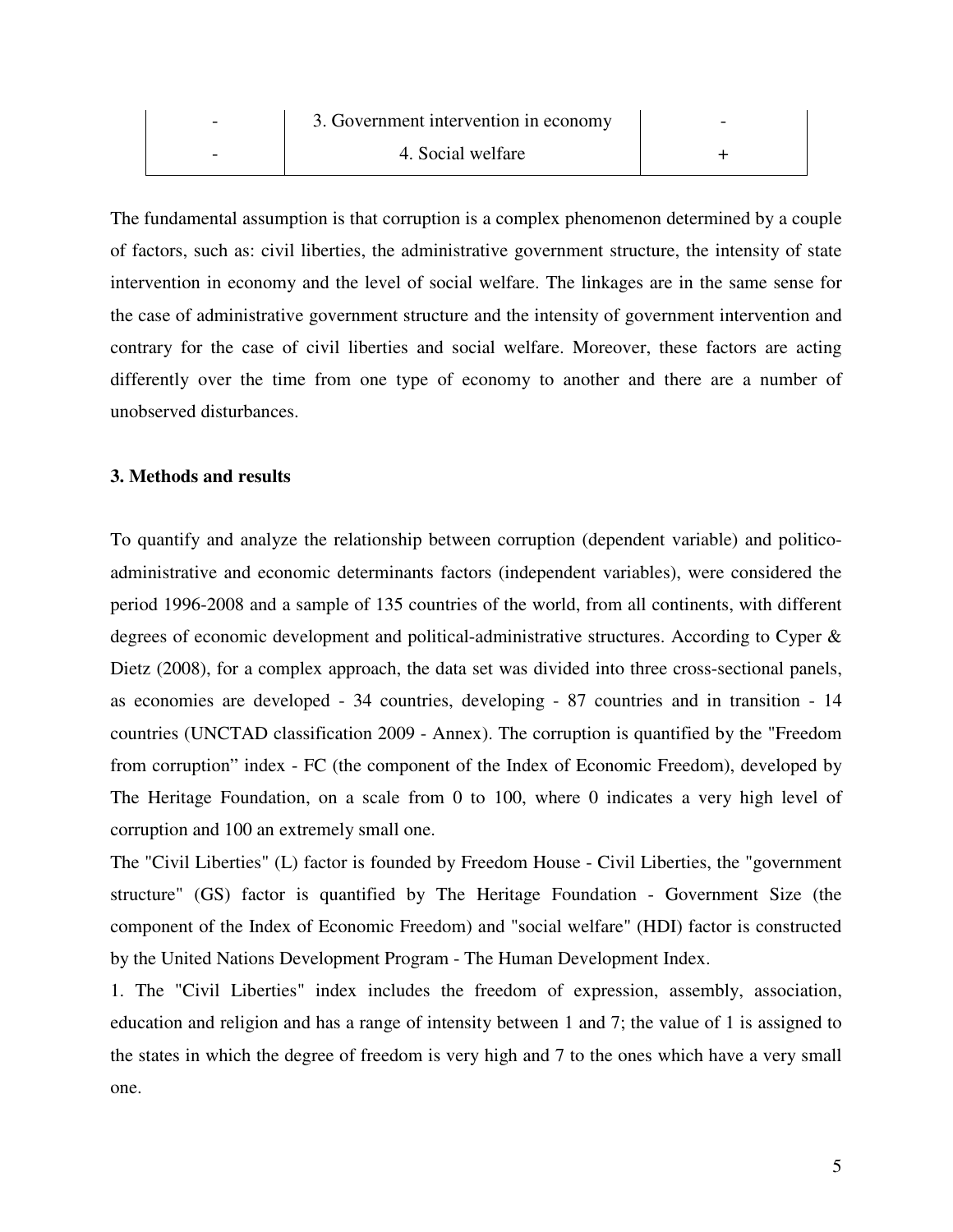2. The "Government size" index is a component of the "Index of Economic Freedom", which considers the level of government expenditure as a percentage of GDP, including all levels of government, such as central/federal, intermediate/state and local level. The scale value is between 0 and 100. The minimum level corresponds to the states which have a small government spending of GDP, with a reduce redistribution of GDP and government intervention in economy and vice versa.

3. The "Human Development Index" measures the degree of human development by combining life expectancy, education levels and realized income, on a scale from 0 to 1, where 0 denotes a minimum level of welfare and 1 a maximum one.

Because the considered factors have different scales of measurement, for a comparative analysis, the levels of variables were normalized:

$$
FC, L, GS_{Normalized} = \frac{FC, L, GS_{Max} - FC, L, GS}{FC, L, GS_{Max} - FC, L, GS_{Min}}
$$
\n(1)

$$
FC, L, GS_{\text{Normalized}} \in [0,1] \tag{2}
$$

$$
HDI \in [0,1] \tag{3}
$$

In this case, for FC - 0 indicates a very high level of corruption and 1 an extremely small one; for L - 0 is assigned to the states in which the degree of freedom is very high and 1 to the ones which have a very small one; and for GS - 0 is the minimum level corresponds to the states which have a small government spending of GDP and 1 to the ones which have a high government spending of GDP.

Based on the normalized illustrated variables, the sense of changes existing between corruption and its determinant factors, in according with theoretical assumptions made above, is as follows: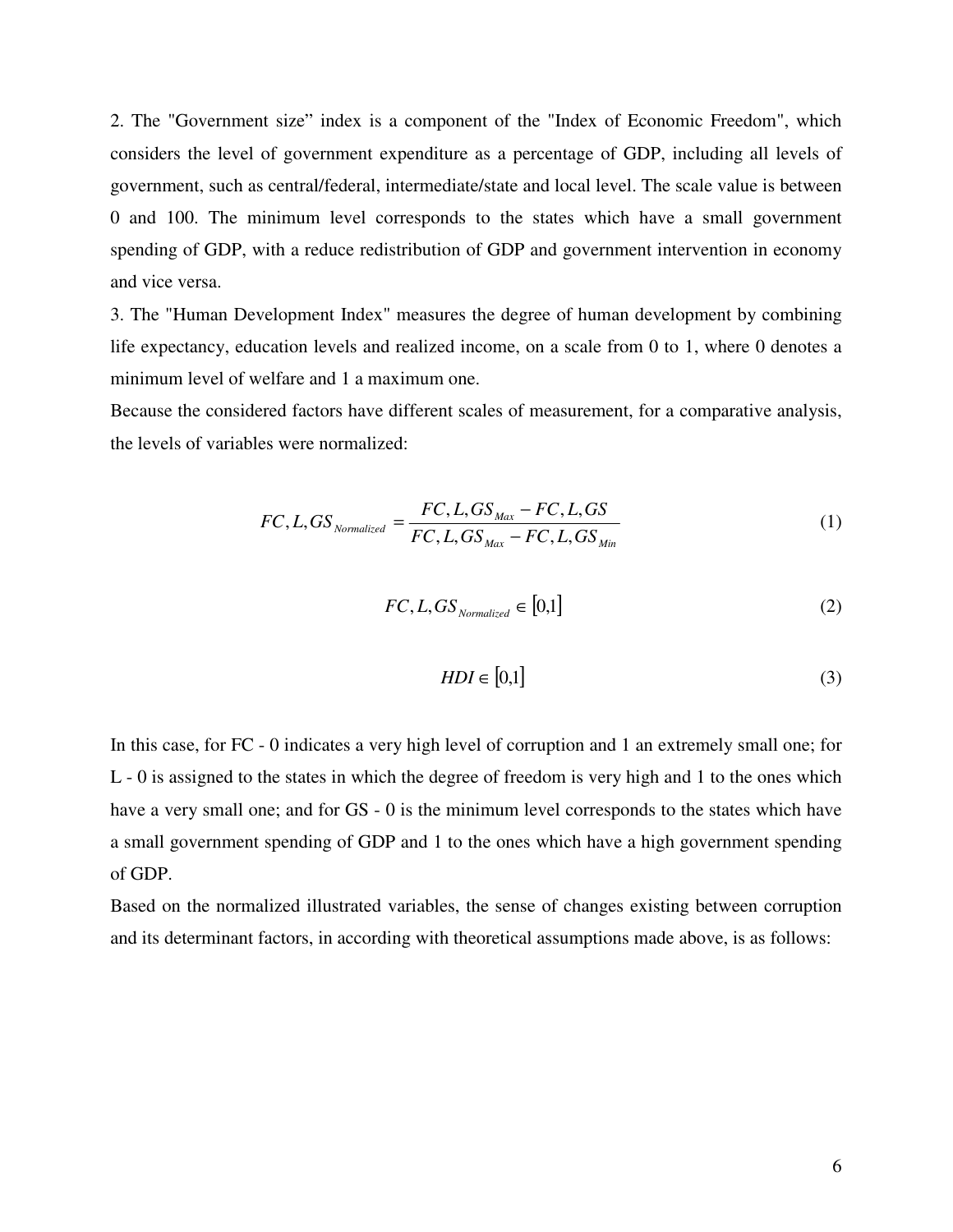| The trend of FC index | The determinant | The determinant index |
|-----------------------|-----------------|-----------------------|
|                       | index of FC     | expected trend        |
|                       | 1. L            | ┿                     |
|                       | 2. GS           | ┿                     |
|                       | 3. HDI          |                       |
| $\div$                | 1. L            |                       |
| +                     | 2. GS           |                       |
|                       | 3. HDI          |                       |
|                       |                 |                       |

Table 2: The expected sense ("the sings") of the relations between FC - L, GS and HDI, **according to working hypothesis** 

The method of analysis used is the econometrical modeling (with software EViews 5.0), elaborating three "Pool Date"<sup>1</sup> regressive models, with time-fixed effects, one for each type of economy, with this shape:

$$
Y_{it} = \alpha + \beta x X_{it} + \lambda_t + \nu_{ij}
$$
\n<sup>(4)</sup>

where  $Y_{it}$  represents the dependent variable - FC,  $\alpha$  intercept term,  $\beta$  independent variables coefficients,  $X_{it}$  independent variable - L, GS and HDI,  $\lambda_t$  time-varying intercept (captures all of the variables that affect  $Y_{it}$  and that vary over time but are constant cross-sectionally),  $V_{ij}$  the remainder disturbance (capturing everything that is left unexplained about  $Y_{it}$ ), *i* cross-sectional units observed for dated periods - (the number of states) and *t* the period of time (years 1996- 2008).

With dummy variables, the model could be:

$$
Y_{it} = \beta x X_{it} + \lambda_l x D I_t + \lambda_2 x D 2_t + \dots + \lambda_T x D T_t + v_{ij}
$$
(5)

where  $D_1$  represents the dummy variable that takes the value 1 for the 1996 year and 0 elsewhere, and so on.

Finally, the model becomes:

 1 For econometric model we used the econometric software Eviews 5.0.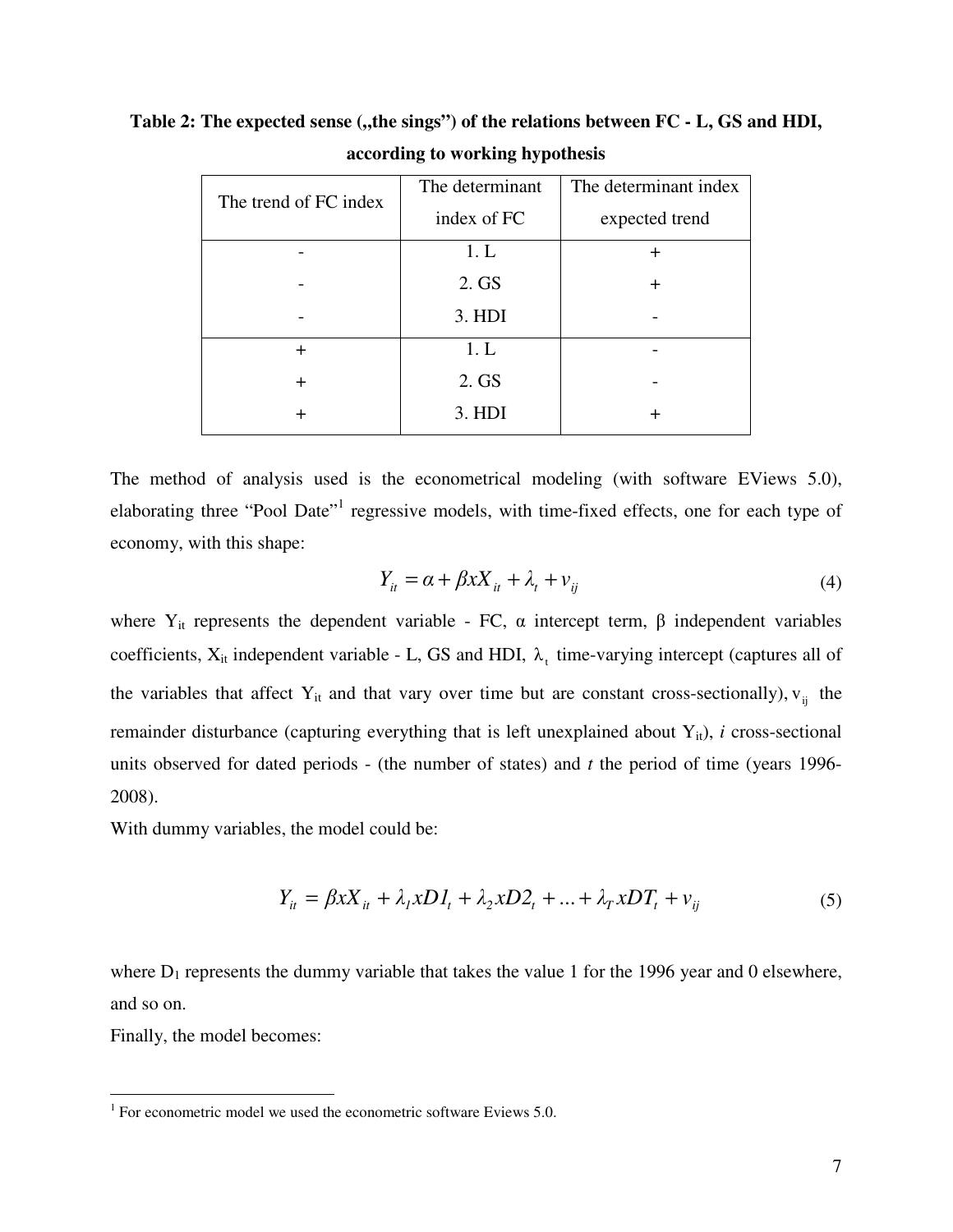$$
FC_{it} = \beta_1 x L_{it} + \beta_2 x GS_{it} + \beta_3 x HDI_{it} + \lambda_1 x D_{1996} + ... + \lambda_T x D_{2008} + v_{it} \quad (6)
$$

For testing of three models, I corrected both period heteroskedasticity and general correlation of observations (except the second model, only with heteroskedasticity correction) within a given cross-section because the observations are not equal weight in estimation. Moreover, to obtain the robust coefficient standard errors I applied the Period SUR (PCSE) method.

The econometric analysis of three type economy has two steps:

a. The econometric tests of the "pool data" time-fixed effects models.

b. The "unit root test" of the residuals.

**a. The econometric tests** of the "pool data" time-fixed effects models, for each type of economies, are presented in Appendix, Tables A1-A3.

For all type of economies, the tests of models show the following:

- the absolute values of the standard errors corresponding to the coefficients of the function are lower than the values of the coefficients, witch sustains the correct estimation of these coefficients (a conclusion reinforced by the low values of the probabilities);

- the value of the correlation coefficient, shows a significant statistical correlation between the dependent variable - FC and the independent variables - L, GS and HDI (the changes in the FC are reflected considerably in the changes of L, GS and HDI);

- the value of F-statistic is bigger then the F-critical value (the probability is almost 0), showing that the model is relevant;

- the Durbin-Watson test (with a resulting value under the critical point of 2) shows that the residual variables are not autocorrelated.

**b. The "unit root test" of the residuals.** For verifying the stationarity of the residuals are used the "unit root tests" proposes by Levin, Lin & Chu, Breitung t-stat, Im, Pesaran & Shin W-stat, ADF, PP and Hadri Z-stat. The results are illustrated in Appendix, Tables A4-A6.

For the developed and developing economies the tests Levin, Lin & Chu; Im, Pesaran & Shin Wstat; ADF and PP indicate that the null hypothesis is rejected (except Hadri Z-stat test and, partially, the Breitung t-stat), meaning that the "residuals of the cross-sectional group" is stationary.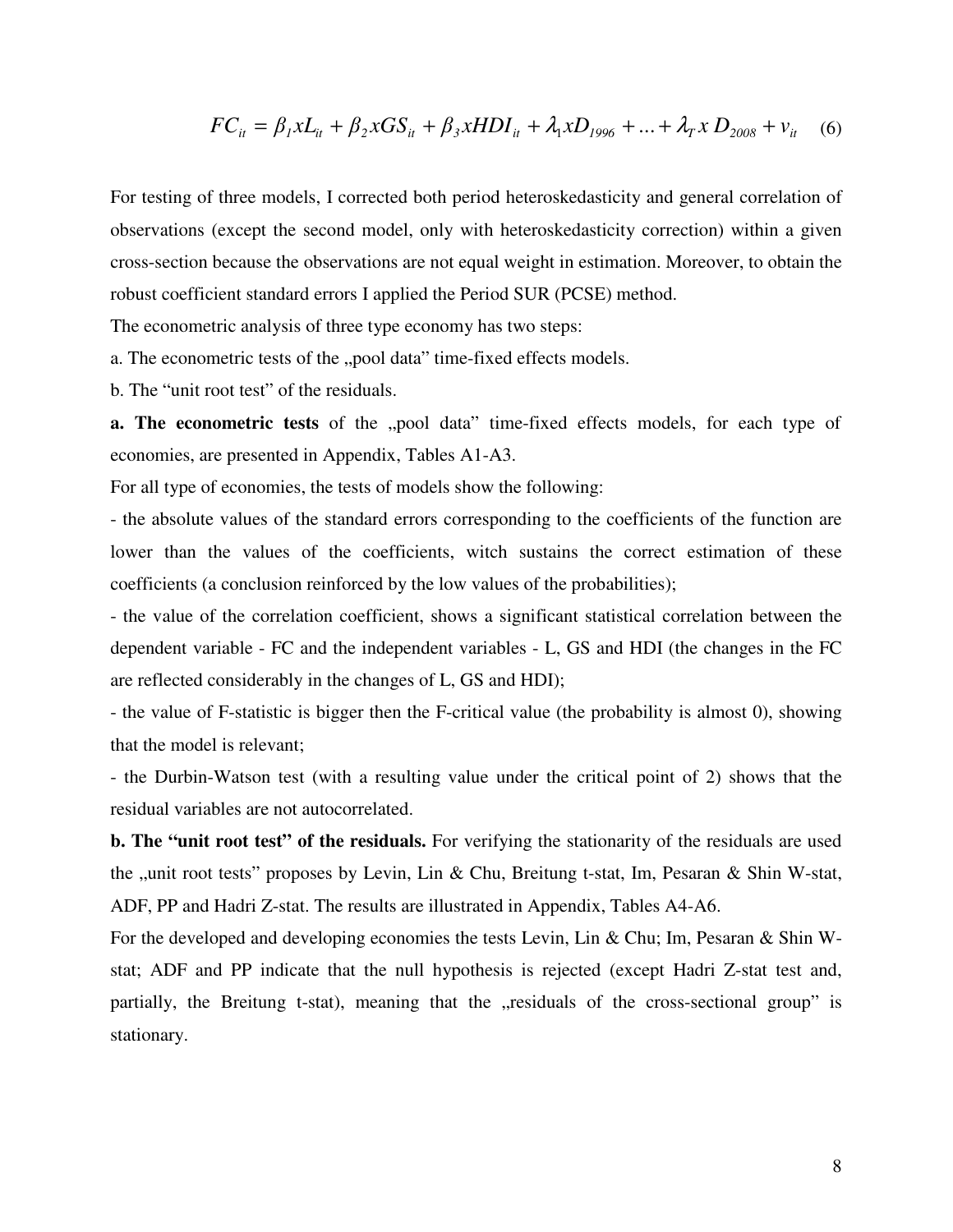At limit, for economies in transition, the tests Levin, Lin & Chu; the Breitung t-stat; Im, Pesaran & Shin W-stat; ADF and PP indicate that the null hypothesis of the unit root can be rejected (except Hadri Z-stat test).

In conclusion, all three models may be considered representative to describe, at international level, the connection between FC and L, GS & HDI.

#### **4. Discussion**

The obtained results based on the three constructed models show that corruption is mainly the result of political-administrative and economic factors. The main information can be summaries in this way:

### **Table 7: The main results of relationship between "FC-L, GS and HDI" in the case of Developed economies, Developing economies and Economy in Transition**

| <b>Type of</b> | <b>Developed</b> | <b>Developing</b>              | <b>Economies in</b> |
|----------------|------------------|--------------------------------|---------------------|
| economies      | economies        | economies                      | transition          |
|                |                  | <b>Coefficients</b>            |                     |
| $\mathbf C$    | $-2.2014$        | 0.1424                         | 0.1651              |
| L              | $-0.2824$        | $-0.1159$                      | $-0.1091$           |
| <b>GS</b>      | $-0.0407$        | $-0.1705$                      | $-0.1873$           |
| <b>HDI</b>     | 3.1875           | 0.5449                         | 0.3190              |
| Year           |                  | Period fixed (dummy variables) |                     |
| 1996           | 0.0948           | 0.0426                         | $-0.0246$           |
| 1997           | 0.0621           | 0.0392                         | $-0.0268$           |
| 1998           | 0.0819           | 0.0244                         | $-0.0070$           |
| 1999           | 0.0547           | 0.0225                         | $-0.0068$           |
| 2000           | $-0.0018$        | 0.0083                         | 0.0147              |
| 2001           | 0.0070           | 0.0108                         | 0.0090              |
| 2002           | 0.0083           | 0.0149                         | $-0.0026$           |
| 2003           | $-0.0421$        | $-0.0050$                      | 0.0159              |
| 2004           | $-0.0435$        | $-0.0194$                      | 0.0216              |
| 2005           | $-0.0584$        | $-0.0262$                      | 0.0031              |
| 2006           | $-0.0623$        | $-0.0227$                      | $-0.0044$           |
| 2007           | $-0.0534$        | $-0.0128$                      | 0.0019              |
| 2008           | $-0.0474$        | $-0.0132$                      | 0.0061              |

All three elaborated models confirm the proposed theoretical hypotheses, following the idea that the increasing of corruption (minimizing FC index) is the result of the limitation of civil liberties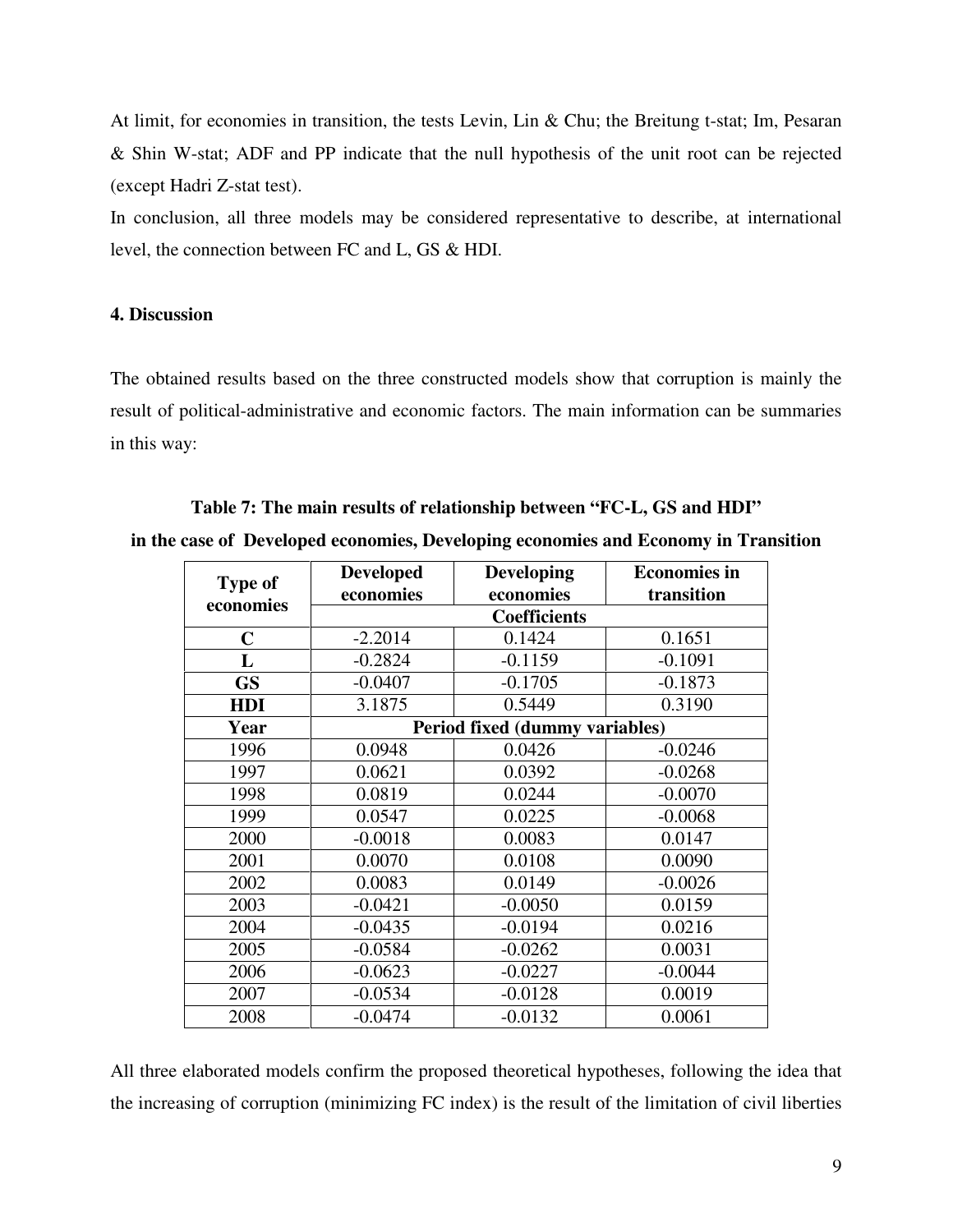(maximizing L index), the extension of public administration structures, the augmentation of government intervention in economy (maximizing GS index) and the damage of social welfare (minimizing HDI index).

In other words, the corruption is high, if the civil liberties are reduced, the structure of government is extended, the government intervention in the economy is increased and the social welfare is decreased. Per a contrario, the corruption is low, if the civil liberties are higher, the structure of government is reduced, the government intervention in the economy is decreased and the social welfare is increased.

These influences are different intensity as the economies are developed, developing or in transition. More, there are other several disturbing unobservable factors, with constant and periodic action. The periodic factors act on the corruption differently, from one year to another, in positive or negative sense, but they have very little effect on corruption (the impact is less than 10% annually).

In the **developed economies** the main factor of corruption is the social welfare, followed by civil liberties, government structure and intensity of the state intervention in economy. In developing economies and economies in transition the corruption depends mainly on the social welfare, then on the state intervention in economy and civil liberties.

On this basis, a low level of corruption is assimilated to developed economies, with high life expectancy, strong literacy and educational attainment and high level of GDP per capita. In this country people have freedoms of expression and belief, associational and organizational rights and personal autonomy without interference from the state. Moreover, the bureaucratic structures are less extensive and state intervention in economy is more temperate, encouraging the private initiative and market competition rules.

Unfortunately, in the developed economies there are significant unobserved factors that constantly stimulate corruption, but also there is a set of unobserved factors with periodical positive or negative actions, with insignificant influence.

A high level of corruption is characteristic for **developing economies or economies in transition**, because the life expectancy is low, the degree of literacy and education is precarious and the level of GDP per capita is low. In addition, freedoms of expression and belief are low, associational and organizational rights limited and personal autonomy has strong interference from the state.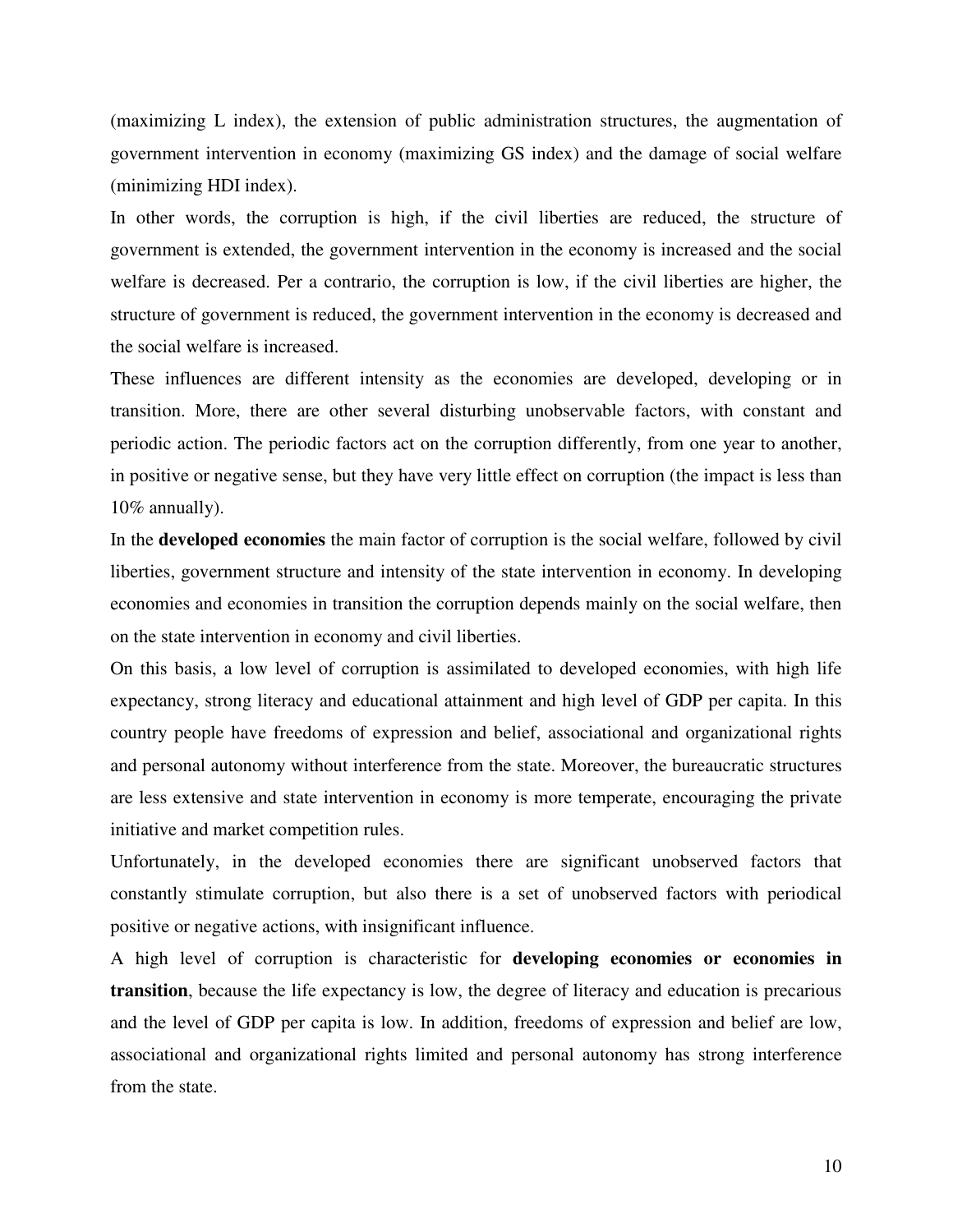In these economies the state has developed an excessive bureaucratic structure and the state's corrective intervention in economy determines often distortions and inefficiencies in the resource allocation.

In contrast to developed economies, in the developing economies and the economies in transition the constant unobserved factors have a major destructive influence on corruption. Similarly, the unobserved factors with periodical acting have an insignificant positive or negative influence.

#### **5. Conclusions**

As a complex phenomenon, the corruption hits the entire world, regardless of the geographical location, population, level of economic development, political regime or type of government.

There are two categories of factors that influence the corruption: some are observed and have constant periodic influence (social welfare, civil liberties, government structure and intensity of the state intervention in economy), while others factors are unobserved, with stimulative or nonstimulative, constant or periodic influences.

Main observable factors act differently as the economies are developed, developing or in transition.

In the developed economies the most important factor is the level of social welfare, followed by civil liberties and government size. In other economies, social welfare is followed by the government size, not by civil liberties. In addition, all these factors are "corrected" by a set of unobservable influences, positive or negative, with constant or periodic acting.

In such conditions, the improvement of corruption phenomenon is difficult to undertake. However, based on the described results, we believe that the corrective measures of corruption must be identified and divided in two categories: one for the developed economies and other for the developing and economies in transition.

**a. The improvement of corruption in developed economies** must be focused mainly on the public health system efficiency (maximizing life expectancy) and the consolidation of educational system (maximizing the degree of literacy and the level of educational attainment).

A second action, in order of importance, is strengthens of all freedoms of expression and belief, associational and organizational rights and personal autonomy toward state.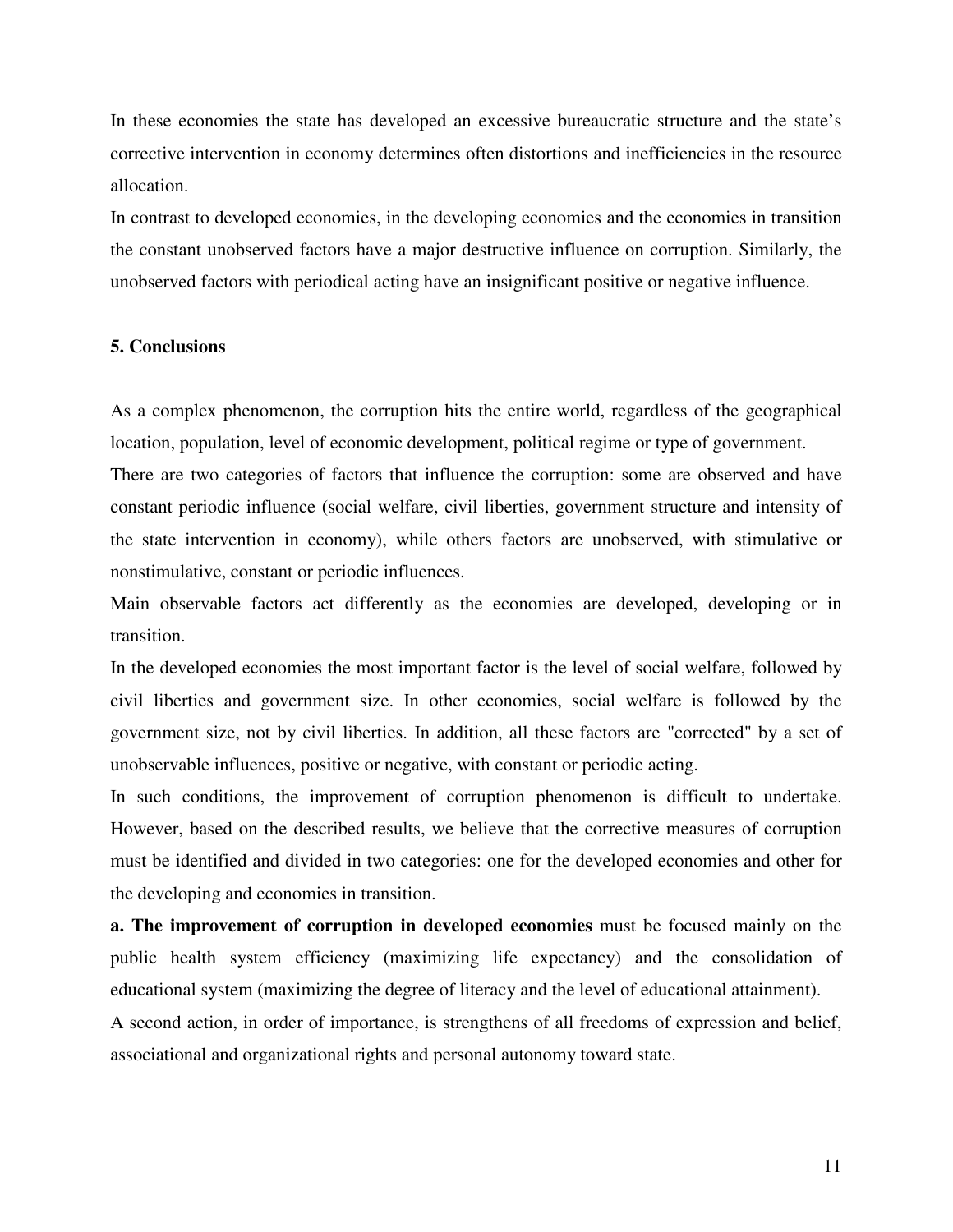In the developed economies, the extension of bureaucracy and the state intervention in economy may be adjusted from a minimum level of efficiency to a maximum level, which corresponds to the point where they exceed the degree of social welfare and civil liberties.

A great attention should be paid in these economies on unobserved factors that have a strong, stimulative and constant influence on corruption and exceed the positive unobserved periodical factors (period dummy). Therefore, regarding corruption, the countries with developed economies have a high sensitivity to certain nonperiodical factors.

**b. The improvement of corruption in developing economies and economies in transition**  must be focused preponderant on the public health reforms (increase of the life expectancy level) and the reconstruction of the educational system (positive effect on degree of literacy and level of educational attainment).

A second step should be polarized on compression of the bureaucracy structures, the increase of the bureaucratic professionalism and performance and implementation of the measures to correct the market allocations, distribution and stabilization. Moreover, the state must "cement" the private initiative and the market competition rules.

Not least, these countries must make serious efforts to strength democracy, respecting the freedoms of expression and belief, associational and organizational rights and personal autonomy toward state.

A big advantage of developing and in transition economies is given by unobserved nonperiodical factors that have a small but destructive influence on corruption (highest in the transition economies). Moreover, these constant factors counteract successfully the unobserved temporal negative factors.

In conclusion, we can appreciate that the improvement measures of corruption phenomenon should be adapted as economies are developed, developing or in transition. Moreover, in a state with developed economy a great attention must be focused on the unobserved constant factors, these types of economies showing a high sensitivity in this sense.

The main results suggest that the corruption is a "key question" especially in developing and in transition economies, but the disturbance constant unobserved factors decrease the phenomenon and compensate the periodical negative unobserved factors.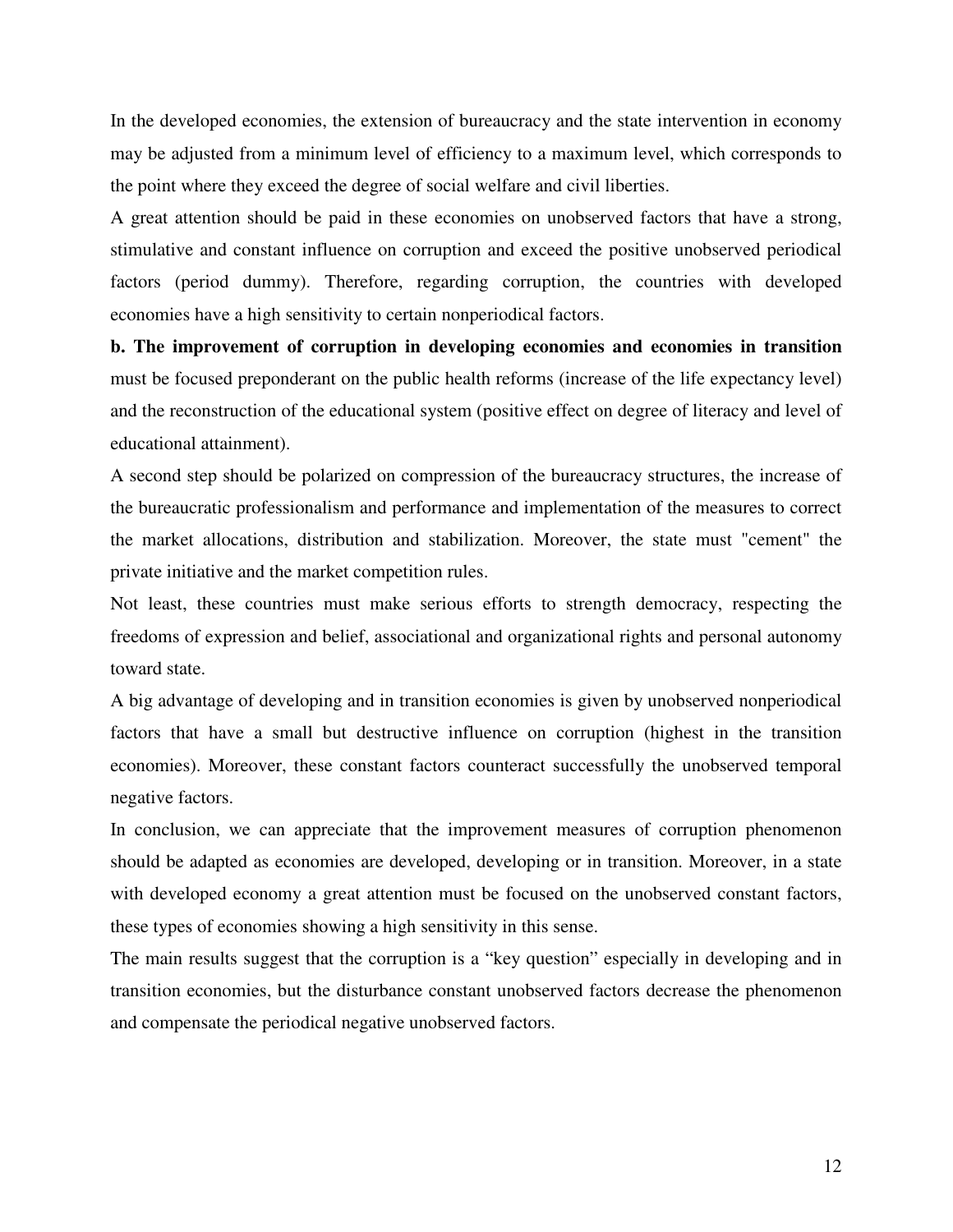#### **References**

Al-Marhubi F (2000) Corruption and inflation. Economics Letters 66

Carraro A, Fochezatto A, Hillbrecht O (2006) O Impacto Da Corrupção Sobre O Crescimento Econômico Do Brasil: Aplicação De Um Modelo De Equilíbrio Geral Para O Período 1994-1998. Anais do XXXIV Encontro Nacional de Economia.Proceedings of the 34th Brazilian Economics Meeting No.57

Carvaja R (1999) Large-Scale Corruption: Definition, Causes, and Cures. Systemic Practice and Action Research, Vol. 12 (4)

Cypher J, Dietz J (2008) The Process Of Economic Development 3rd Edition. Hardcover Press

Barr A, Serra D (2006) Culture and Corruption. Centre for the Study of African Economies, University of Oxford, March 1

Devettere R (2002) Introduction to Virtue Ethics, Boulder, Lynne Rienner Co.

Drehel A, Schneider F (2006) Corruption and the Shadow Economy: An Empirical Analysis. CESIFO Working Paper No. 1653, Category 1: Public Finance

Hofstede G (2003) Culture's Consequences, Comparing Values, Behaviors, Institutions, and Organizations Across Nations. Sage Publications, Second Edition

Hungtington S (1968) Modernization and corruption, Political Order in Changing Societies. New Haven. Conn., Yale University Press

Husted B (1999) Wealth, Culture, and Corruption. Journal of International Business Studies, Vol.30, No. 2, (2nd Qtr., 1999)

Nichols P, Siedel G, Kasdin M (2004) Corruption as a Pan-Cultural Phenomenon: An Empirical Study in Countries at Opposite Ends of the Former Soviet Empire. 39 Tex. Int'l L.J. 215

Nye J (1967) Corruption and Political Development: A Cost-Benefit Analysis. 61 American Political Science Review 417, 419

Paldham M (2001) Corruption and religion: Adding to the economic model. Kyklos 54

Rajib N, Subarna K (2000) Corruption Across Countries: The Cultural and Economic Factors. Business & Professional Ethics Journal, Vol. 21 (1)

Rose-Ackerman S (1999) Corruption and Government: Causes, Consequences, and Reform. Cambridge University Press

Rose-Ackerman S (1978) Corruption: A Study in Political Economy. Academic Press, New York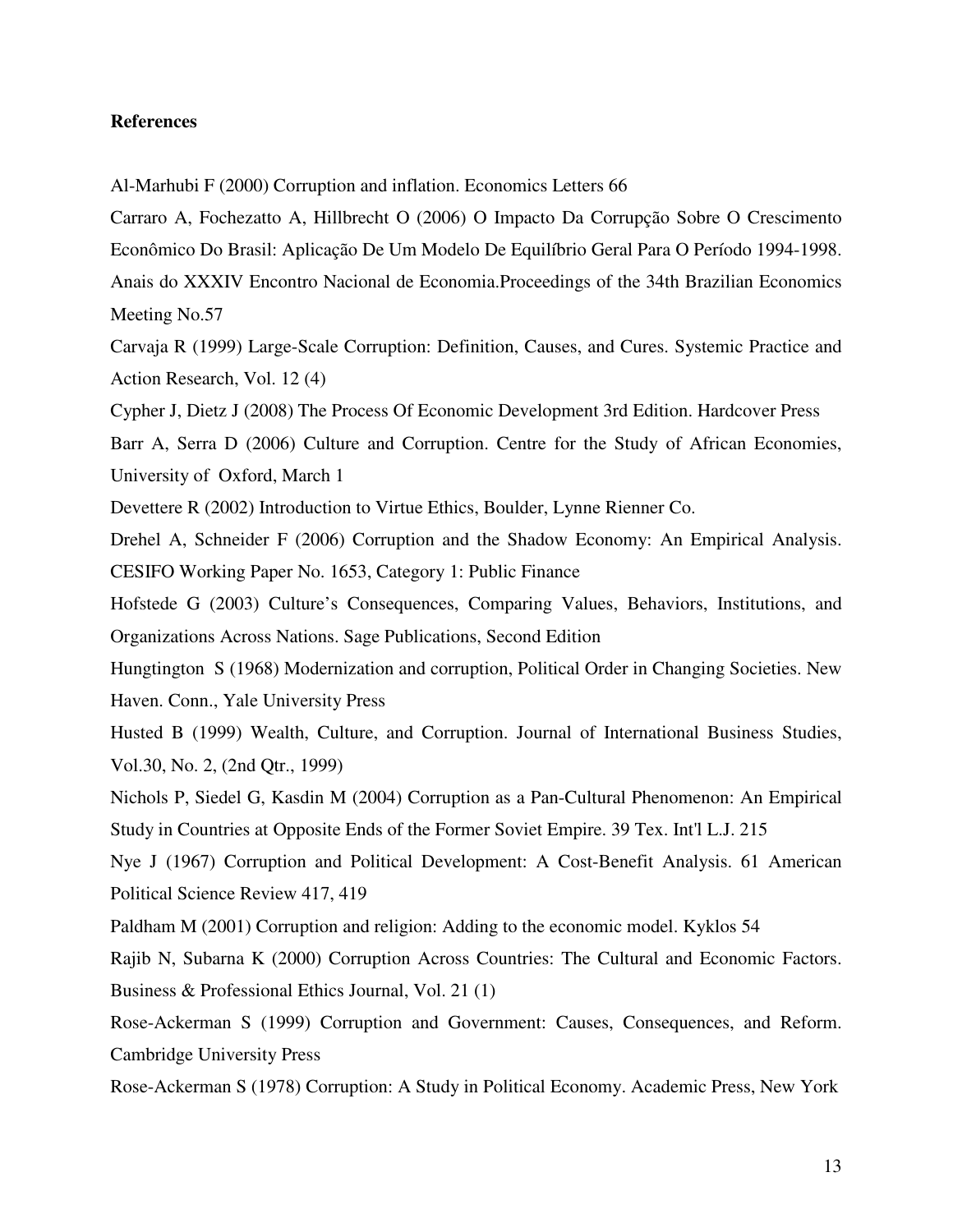Shleifer A, Vishny R (1993) Corruption. Quarterly Journal of Economics. Vol. 108 (3) Svensson J (2005) Eight Questions about Corruptions. Journal of Economic Perspectives (19) Tanzi V (1998) Corruption Around the World: Causes, Consequences, Scope, and Cures. IMF Working Paper No. WP/98/63, Washington, May

Wang H, Rosenau J (2001) Transparency International and Corruption as an Issue of Global Governance.Global Governance 7(1)

Tanzi, V. (1998) "Corruption Around the World: Causes, Consequences, Scope, and Cures", IMF Working Paper. No. WP/98/63, Washington, May.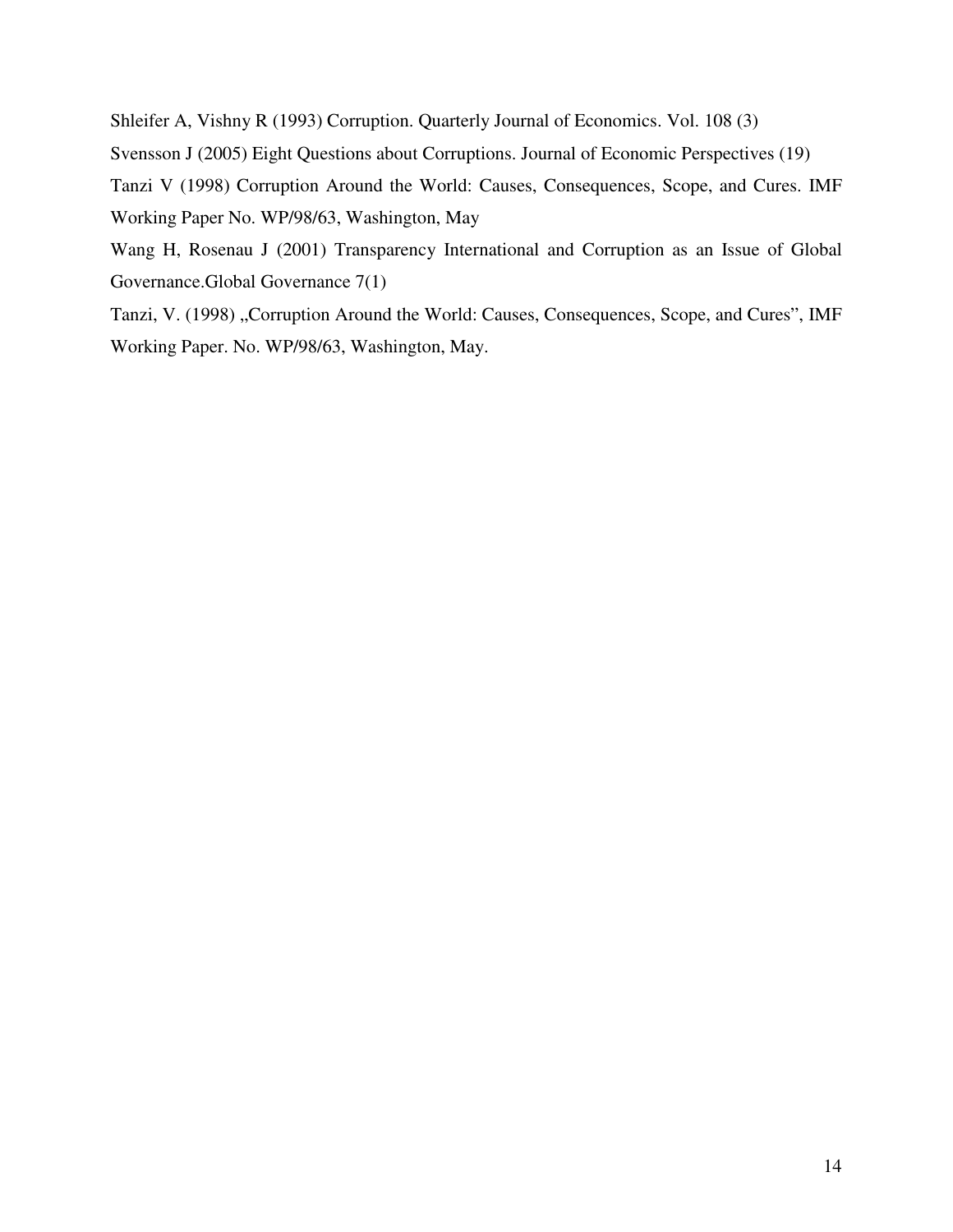### **Appendix**

### Table A1: The econometric tests of the "pool data" time-fixed effects model

### **FC-L, GS and HDI - Developed economies**

| Dependent Variable: FC?                                     |                              |                    |             |          |
|-------------------------------------------------------------|------------------------------|--------------------|-------------|----------|
| Method: Pooled EGLS (Period SUR)                            |                              |                    |             |          |
| Date: 05/23/09 Time: 18:09                                  |                              |                    |             |          |
| Sample: 1996 2008                                           |                              |                    |             |          |
|                                                             |                              |                    |             |          |
| Included observations: 13                                   |                              |                    |             |          |
| Cross-sections included: 34                                 |                              |                    |             |          |
| Total pool (balanced) observations: 442                     |                              |                    |             |          |
| Linear estimation after one-step weighting matrix           |                              |                    |             |          |
| Period weights (PCSE) standard errors & covariance (no d.f. |                              |                    |             |          |
| correction)                                                 |                              |                    |             |          |
| Variable                                                    | Coefficient                  | Std. Error         | t-Statistic | Prob.    |
| $\mathsf{C}$                                                | $-2.201361$                  | 0.271578           | $-8.105822$ | 0.0000   |
| L?                                                          | $-0.282434$                  | 0.052179           | $-5.412787$ | 0.0000   |
| GS?                                                         | $-0.040743$                  | 0.020367           | $-2.000468$ | 0.0461   |
| HDI?                                                        | 3.187540                     | 0.298404           | 10.68196    | 0.0000   |
| Fixed Effects (Period)                                      |                              |                    |             |          |
| 1996--C                                                     | 0.094760                     |                    |             |          |
| 1997--C                                                     | 0.062134                     |                    |             |          |
| 1998--C                                                     | 0.081941                     |                    |             |          |
| 1999--C                                                     | 0.054703                     |                    |             |          |
| $2000 - C$                                                  | $-0.001758$                  |                    |             |          |
| $2001 - C$                                                  | 0.007019                     |                    |             |          |
| $2002 - C$                                                  | 0.008297                     |                    |             |          |
| $2003 - C$                                                  | $-0.042120$                  |                    |             |          |
| $2004 - C$                                                  | $-0.043547$                  |                    |             |          |
| $2005 - C$                                                  | $-0.058358$                  |                    |             |          |
| $2006 - C$                                                  | $-0.062332$                  |                    |             |          |
| $2007 - C$                                                  | $-0.053380$                  |                    |             |          |
| $2008 - C$                                                  | $-0.047359$                  |                    |             |          |
|                                                             |                              |                    |             |          |
|                                                             | <b>Effects Specification</b> |                    |             |          |
| Period fixed (dummy variables)                              |                              |                    |             |          |
|                                                             | <b>Weighted Statistics</b>   |                    |             |          |
| R-squared                                                   | 0.680544                     | Mean dependent var |             | 1.385802 |
| Adjusted R-squared                                          | 0.669296                     | S.D. dependent var |             | 1.732771 |
| S.E. of regression                                          | 0.996462                     | Sum squared resid  |             | 422.9913 |
| F-statistic                                                 | 60.50123                     | Durbin-Watson stat |             | 1.978590 |
| Prob(F-statistic)                                           | 0.000000                     |                    |             |          |
|                                                             | <b>Unweighted Statistics</b> |                    |             |          |
| R-squared                                                   | 0.632566                     | Mean dependent var |             | 0.649946 |
| Sum squared resid                                           | 8.396228                     | Durbin-Watson stat |             | 0.304257 |
|                                                             |                              |                    |             |          |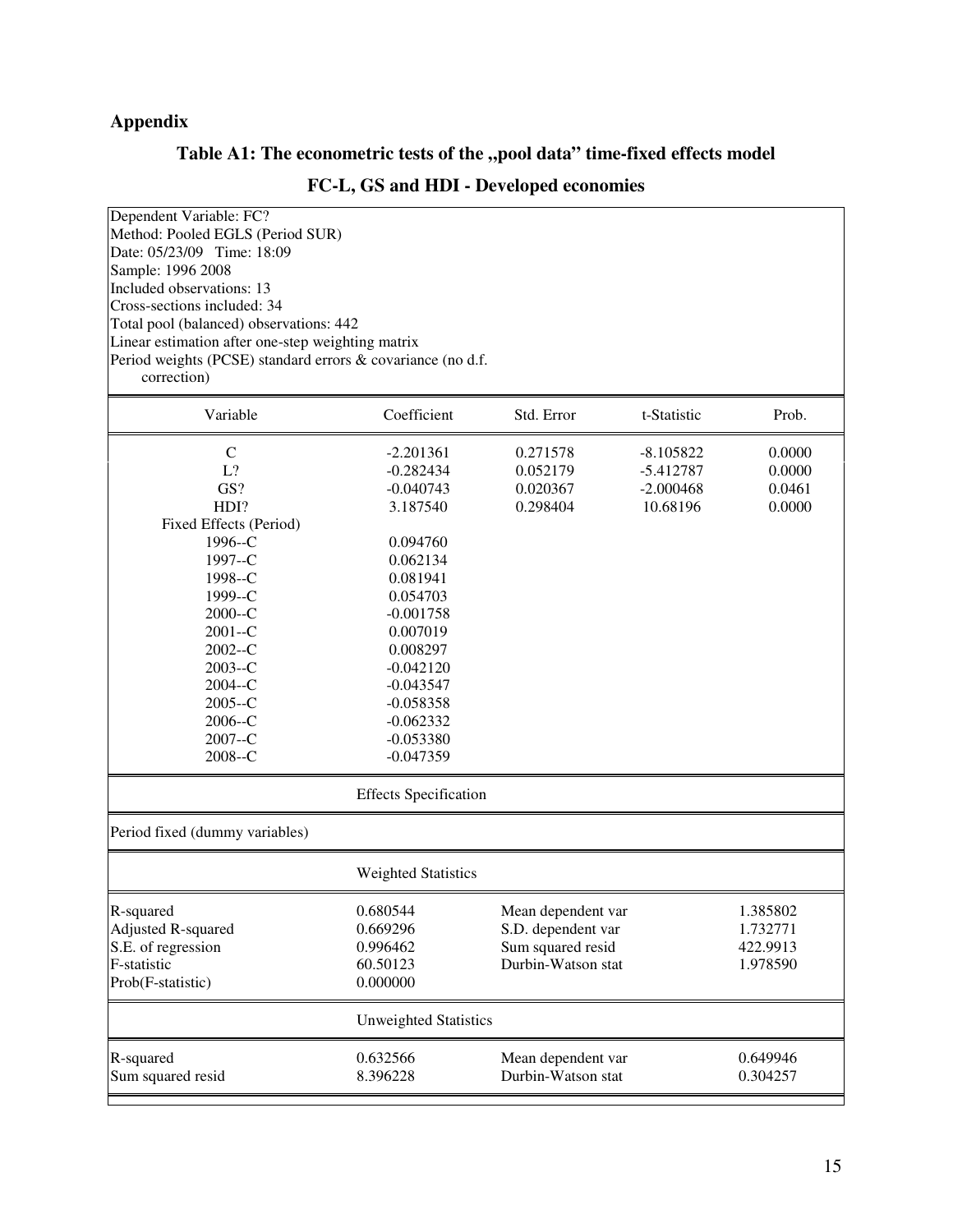### Table A2: The econometric tests of the "pool data" time-fixed effects model

### **FC-L, GS and HDI - Developing economies**

| Dependent Variable: FC?                                                                                          |                              |                    |             |          |
|------------------------------------------------------------------------------------------------------------------|------------------------------|--------------------|-------------|----------|
| Method: Pooled EGLS (Cross-section weights)<br>Date: 05/23/09 Time: 18:09                                        |                              |                    |             |          |
| Sample: 1996 2008                                                                                                |                              |                    |             |          |
| Included observations: 13                                                                                        |                              |                    |             |          |
| Cross-sections included: 87                                                                                      |                              |                    |             |          |
|                                                                                                                  |                              |                    |             |          |
| Total pool (balanced) observations: 1131                                                                         |                              |                    |             |          |
| Linear estimation after one-step weighting matrix<br>Period weights (PCSE) standard errors & covariance (no d.f. |                              |                    |             |          |
| correction)                                                                                                      |                              |                    |             |          |
|                                                                                                                  |                              |                    |             |          |
| Variable                                                                                                         | Coefficient                  | Std. Error         | t-Statistic | Prob.    |
| $\mathsf{C}$                                                                                                     | 0.142492                     | 0.020791           | 6.853494    | 0.0000   |
| L?                                                                                                               | $-0.115900$                  | 0.011634           | $-9.962188$ | 0.0000   |
| GS?                                                                                                              | $-0.170513$                  | 0.019265           | $-8.851125$ | 0.0000   |
| HDI?                                                                                                             | 0.544997                     | 0.016274           | 33.48911    | 0.0000   |
| Fixed Effects (Period)                                                                                           |                              |                    |             |          |
| 1996--C                                                                                                          | 0.042580                     |                    |             |          |
| 1997--C                                                                                                          | 0.039202                     |                    |             |          |
| 1998--C                                                                                                          | 0.024439                     |                    |             |          |
| 1999--C                                                                                                          | 0.022467                     |                    |             |          |
| $2000 - C$                                                                                                       | 0.008307                     |                    |             |          |
| $2001 - C$                                                                                                       | 0.010848                     |                    |             |          |
| $2002 - C$                                                                                                       | 0.014932                     |                    |             |          |
| $2003 - C$                                                                                                       | $-0.004954$                  |                    |             |          |
| $2004 - C$                                                                                                       | $-0.019449$                  |                    |             |          |
| $2005 - C$                                                                                                       | $-0.026229$                  |                    |             |          |
| 2006--C                                                                                                          | $-0.022748$                  |                    |             |          |
| 2007--C                                                                                                          | $-0.012767$                  |                    |             |          |
| $2008 - C$                                                                                                       | $-0.013192$                  |                    |             |          |
|                                                                                                                  | <b>Effects Specification</b> |                    |             |          |
| Period fixed (dummy variables)                                                                                   |                              |                    |             |          |
|                                                                                                                  | <b>Weighted Statistics</b>   |                    |             |          |
| R-squared                                                                                                        | 0.740736                     | Mean dependent var |             | 0.437109 |
| Adjusted R-squared                                                                                               | 0.737248                     | S.D. dependent var |             | 0.308896 |
| S.E. of regression                                                                                               | 0.158338                     | Sum squared resid  |             | 27.95410 |
| F-statistic                                                                                                      | 212.3757                     | Durbin-Watson stat |             | 1.960999 |
| Prob(F-statistic)                                                                                                | 0.000000                     |                    |             |          |
|                                                                                                                  | <b>Unweighted Statistics</b> |                    |             |          |
| R-squared                                                                                                        | 0.316376                     | Mean dependent var |             | 0.296764 |
| Sum squared resid                                                                                                | 28.36319                     | Durbin-Watson stat |             | 0.129329 |
|                                                                                                                  |                              |                    |             |          |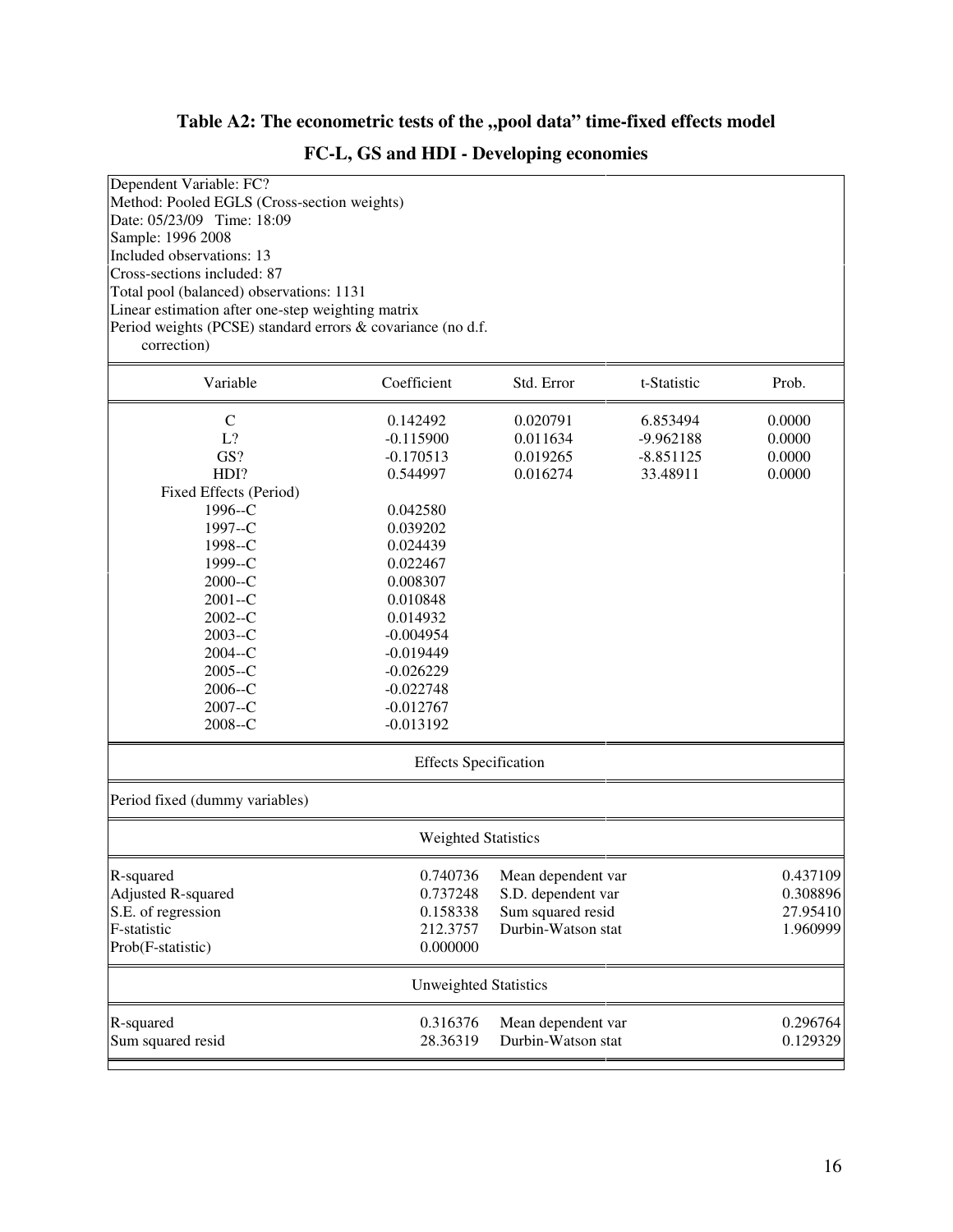# Table A3: The econometric tests of the "pool data" time-fixed effects model

|  |  |  |  |  |  |  |  | FC-L, GS and HDI – Economies in transition |  |
|--|--|--|--|--|--|--|--|--------------------------------------------|--|
|--|--|--|--|--|--|--|--|--------------------------------------------|--|

| Dependent Variable: FC?                                     |             |                              |             |          |
|-------------------------------------------------------------|-------------|------------------------------|-------------|----------|
| Method: Pooled EGLS (Period SUR)                            |             |                              |             |          |
| Date: 05/23/09 Time: 18:33                                  |             |                              |             |          |
| Sample: 1996 2008                                           |             |                              |             |          |
| Included observations: 13                                   |             |                              |             |          |
| Cross-sections included: 14                                 |             |                              |             |          |
| Total pool (balanced) observations: 182                     |             |                              |             |          |
| Linear estimation after one-step weighting matrix           |             |                              |             |          |
| Period weights (PCSE) standard errors & covariance (no d.f. |             |                              |             |          |
| correction)                                                 |             |                              |             |          |
| Variable                                                    | Coefficient | Std. Error                   | t-Statistic | Prob.    |
| $\mathcal{C}$                                               | 0.165086    | 0.021603                     | 7.641883    | 0.0000   |
| L?                                                          | $-0.109092$ | 0.006595                     | $-16.54245$ | 0.0000   |
| GS?                                                         | $-0.187252$ | 0.004235                     | $-44.21857$ | 0.0000   |
| HDI?                                                        | 0.318981    | 0.027749                     | 11.49523    | 0.0000   |
| Fixed Effects (Period)                                      |             |                              |             |          |
| 1996--C                                                     | $-0.024648$ |                              |             |          |
| 1997--C                                                     | $-0.026826$ |                              |             |          |
| 1998--C                                                     | $-0.006954$ |                              |             |          |
| 1999--C                                                     | $-0.006837$ |                              |             |          |
| $2000 - C$                                                  | 0.014686    |                              |             |          |
| $2001 - C$                                                  | 0.008961    |                              |             |          |
| $2002 - C$                                                  | $-0.002604$ |                              |             |          |
| $2003 - C$                                                  | 0.015910    |                              |             |          |
| $2004 - C$                                                  | 0.021613    |                              |             |          |
| $2005 - C$                                                  | 0.003104    |                              |             |          |
| $2006 - C$                                                  | $-0.004368$ |                              |             |          |
| $2007 - C$                                                  | 0.001884    |                              |             |          |
| $2008 - C$                                                  | 0.006079    |                              |             |          |
|                                                             |             | <b>Effects Specification</b> |             |          |
| Period fixed (dummy variables)                              |             |                              |             |          |
|                                                             |             | <b>Weighted Statistics</b>   |             |          |
| R-squared                                                   | 0.990013    | Mean dependent var           |             | 2.168570 |
| Adjusted R-squared                                          | 0.989111    | S.D. dependent var           |             | 9.939635 |
| S.E. of regression                                          | 1.037226    | Sum squared resid            |             | 178.5890 |
| F-statistic                                                 | 1097.040    | Durbin-Watson stat           |             | 1.998995 |
| Prob(F-statistic)                                           | 0.000000    |                              |             |          |
|                                                             |             | <b>Unweighted Statistics</b> |             |          |
| R-squared                                                   | 0.346309    | Mean dependent var           |             | 0.210363 |
| Sum squared resid                                           | 1.155049    | Durbin-Watson stat           |             | 0.542193 |
|                                                             |             |                              |             |          |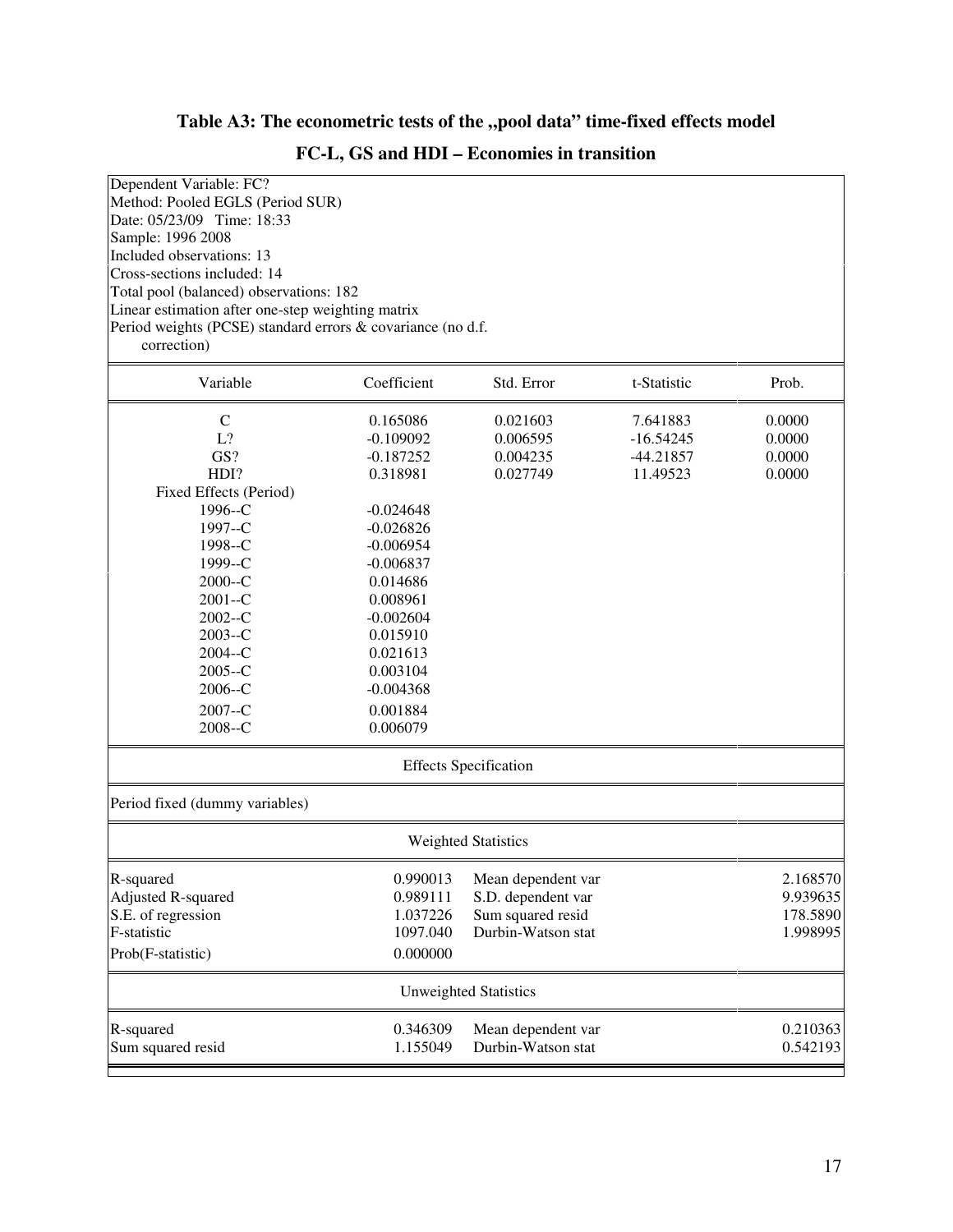# **Table A4: The "unit root test" of the residuals - Developed economies**

| Group unit root test: Summary                        |
|------------------------------------------------------|
| Date: 05/23/09 Time: 18:54                           |
| Sample: 1996 2008                                    |
| Series: RESIDAUSTRALIA, RESIDAUSTRIA, RESIDBELGIUM,  |
| RESIDUNITEDSTATES                                    |
| Exogenous variables: Individual effects              |
| Automatic selection of maximum lags                  |
| Automatic selection of lags based on SIC: 0 to 2     |
| Newey-West bandwidth selection using Bartlett kernel |

|                                                        |                  |           | Cross-   |     |
|--------------------------------------------------------|------------------|-----------|----------|-----|
| Method                                                 | <b>Statistic</b> | $Prob.**$ | sections | Obs |
| Null: Unit root (assumes common unit root process)     |                  |           |          |     |
| Levin, Lin & Chu $t^*$                                 | $-10.9395$       | 0.0000    | 34       | 389 |
| Breitung t-stat                                        | $-0.29030$       | 0.3858    | 34       | 355 |
| Null: Unit root (assumes individual unit root process) |                  |           |          |     |
| Im, Pesaran and Shin W-stat                            | $-8.18247$       | 0.0000    | 34       | 389 |
| ADF - Fisher Chi-square                                | 191.506          | 0.0000    | 34       | 389 |
| PP - Fisher Chi-square                                 | 199.824          | 0.0000    | 34       | 408 |
| Null: No unit root (assumes common unit root process)  |                  |           |          |     |
|                                                        | 8.56268          | 0.0000    | 34       | 442 |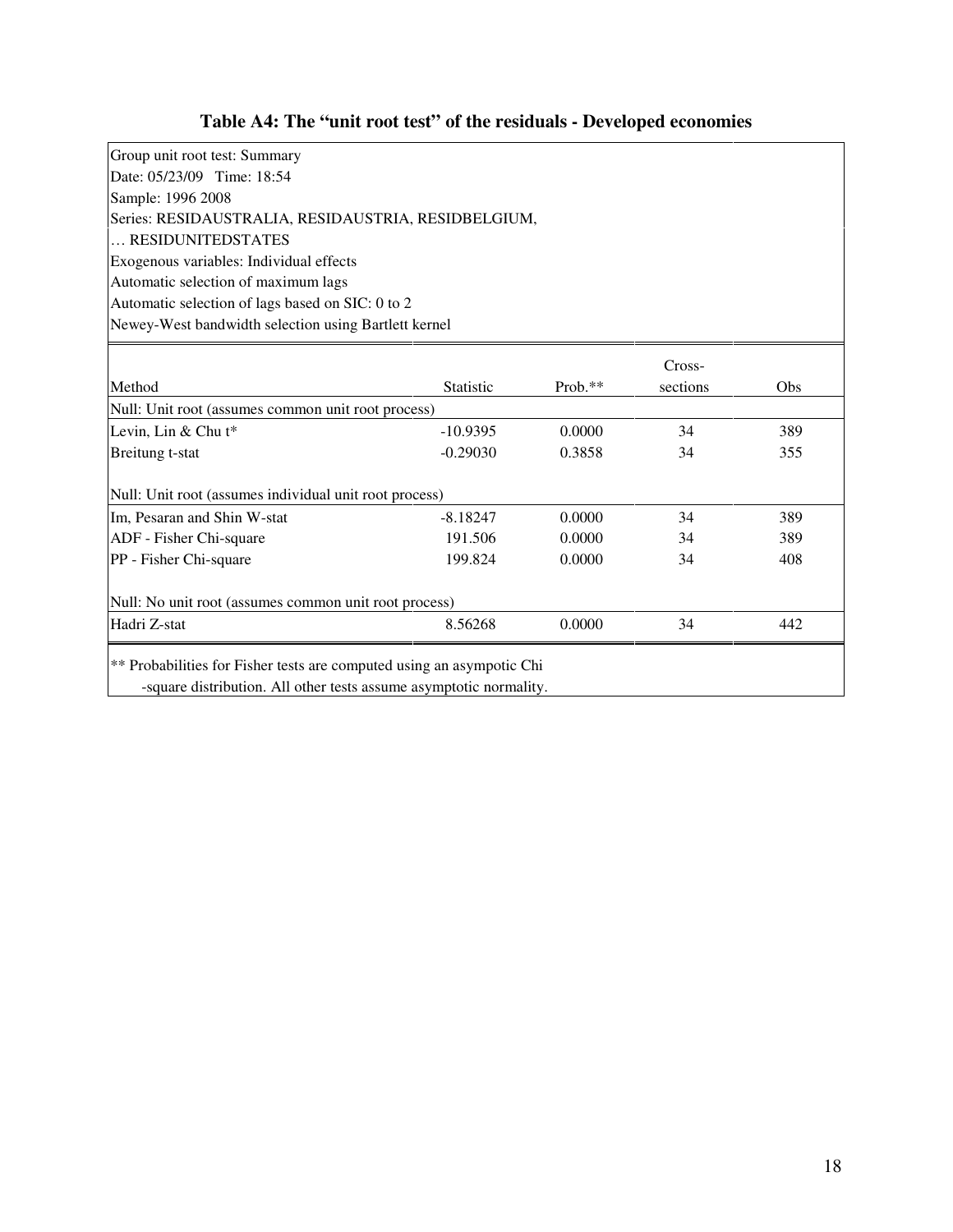# **Table A5: The "unit root test" of the residuals - Developing economies**

| Group unit root test: Summary                        |
|------------------------------------------------------|
| Date: 05/25/09 Time: 18:09                           |
| Sample: 1996 2008                                    |
| Series: RESIDALGERIA, RESIDARGENTINA, RESIDBAHRAIN,  |
| RESIDZAMBIA                                          |
| Exogenous variables: Individual effects              |
| Automatic selection of maximum lags                  |
| Automatic selection of lags based on SIC: 0 to 2     |
| Newey-West bandwidth selection using Bartlett kernel |
|                                                      |

|                                                        |                  |            | Cross-   |      |
|--------------------------------------------------------|------------------|------------|----------|------|
| Method                                                 | <b>Statistic</b> | Prob. $**$ | sections | Obs. |
| Null: Unit root (assumes common unit root process)     |                  |            |          |      |
| Levin, Lin & Chu t*                                    | $-12.8730$       | 0.0000     | 87       | 1000 |
| Breitung t-stat                                        | $-0.68155$       | 0.2478     | 87       | 913  |
| Null: Unit root (assumes individual unit root process) |                  |            |          |      |
| Im, Pesaran and Shin W-stat                            | $-5.71864$       | 0.0000     | 87       | 1000 |
| ADF - Fisher Chi-square                                | 319.317          | 0.0000     | 87       | 1000 |
| PP - Fisher Chi-square                                 | 337.890          | 0.0000     | 87       | 1044 |
| Null: No unit root (assumes common unit root process)  |                  |            |          |      |
| Hadri Z-stat                                           | 14.3549          | 0.0000     | 87       | 1131 |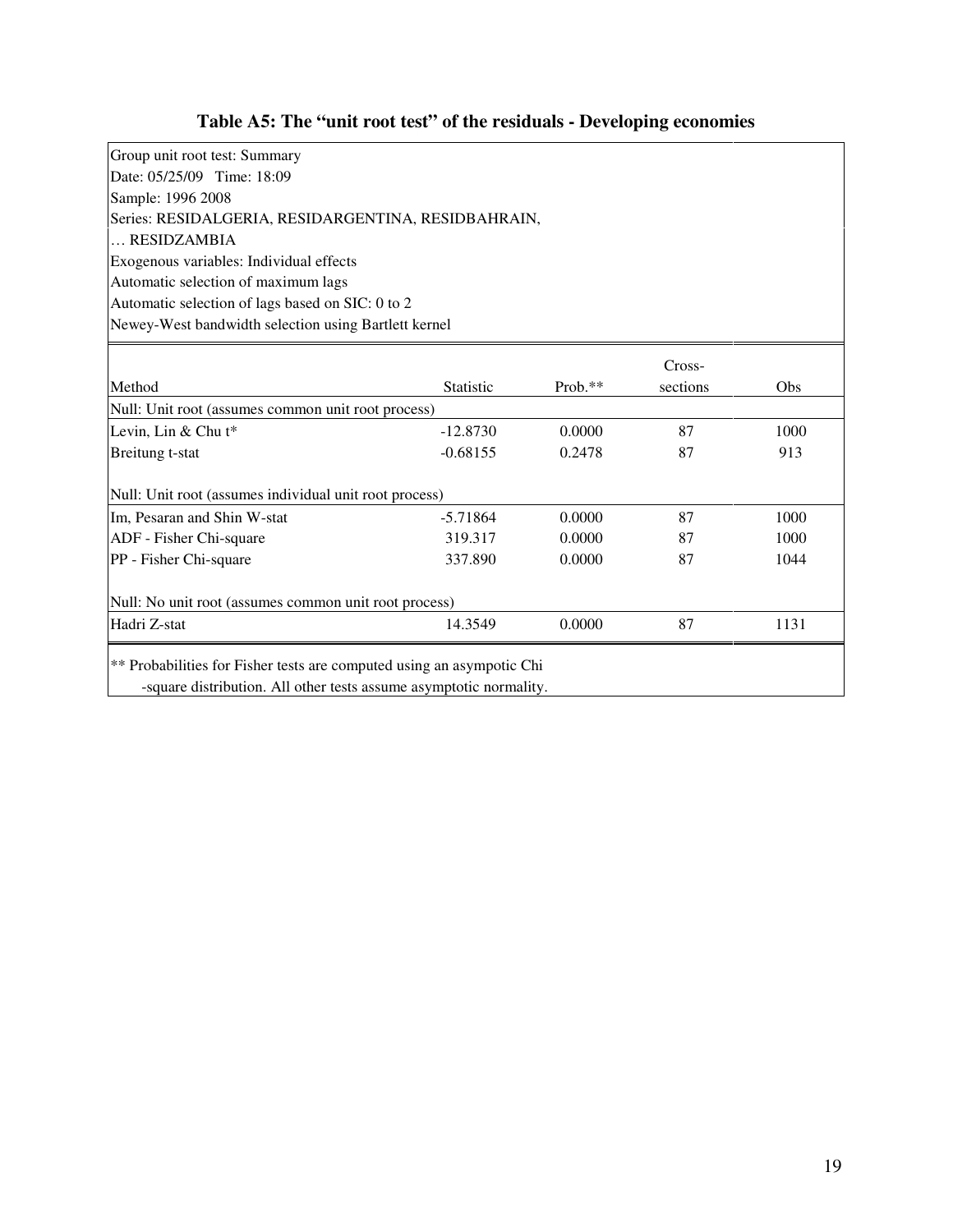# **Table A6: The "unit root test" of the residuals - Developing economies**

| Group unit root test: Summary                        |  |  |  |  |  |  |
|------------------------------------------------------|--|--|--|--|--|--|
| Date: 05/23/09 Time: 19:06                           |  |  |  |  |  |  |
| Sample: 1996 2008                                    |  |  |  |  |  |  |
| Series: RESIDARMENIA, RESIDAZERBAIJAN, RESIDGEORGIA, |  |  |  |  |  |  |
| RESIDMACEDONIA, RESIDUKRAINE                         |  |  |  |  |  |  |
| Exogenous variables: Individual effects              |  |  |  |  |  |  |
| Automatic selection of maximum lags                  |  |  |  |  |  |  |
| Automatic selection of lags based on SIC: 0 to 2     |  |  |  |  |  |  |
| Newey-West bandwidth selection using Bartlett kernel |  |  |  |  |  |  |

|                                                        | Cross-           |           |          |      |  |  |
|--------------------------------------------------------|------------------|-----------|----------|------|--|--|
| Method                                                 | <b>Statistic</b> | $Prob.**$ | sections | Obs. |  |  |
| Null: Unit root (assumes common unit root process)     |                  |           |          |      |  |  |
| Levin, Lin & Chu t*                                    | $-2.98818$       | 0.0014    | 14       | 164  |  |  |
| Breitung t-stat                                        | $-1.41211$       | 0.0790    | 14       | 150  |  |  |
| Null: Unit root (assumes individual unit root process) |                  |           |          |      |  |  |
| Im, Pesaran and Shin W-stat                            | $-1.25651$       | 0.1045    | 14       | 164  |  |  |
| ADF - Fisher Chi-square                                | 33.0172          | 0.2351    | 14       | 164  |  |  |
| PP - Fisher Chi-square                                 | 42.5182          | 0.0387    | 14       | 168  |  |  |
| Null: No unit root (assumes common unit root process)  |                  |           |          |      |  |  |
| Hadri Z-stat                                           | 4.57709          | 0.0000    | 14       | 182  |  |  |